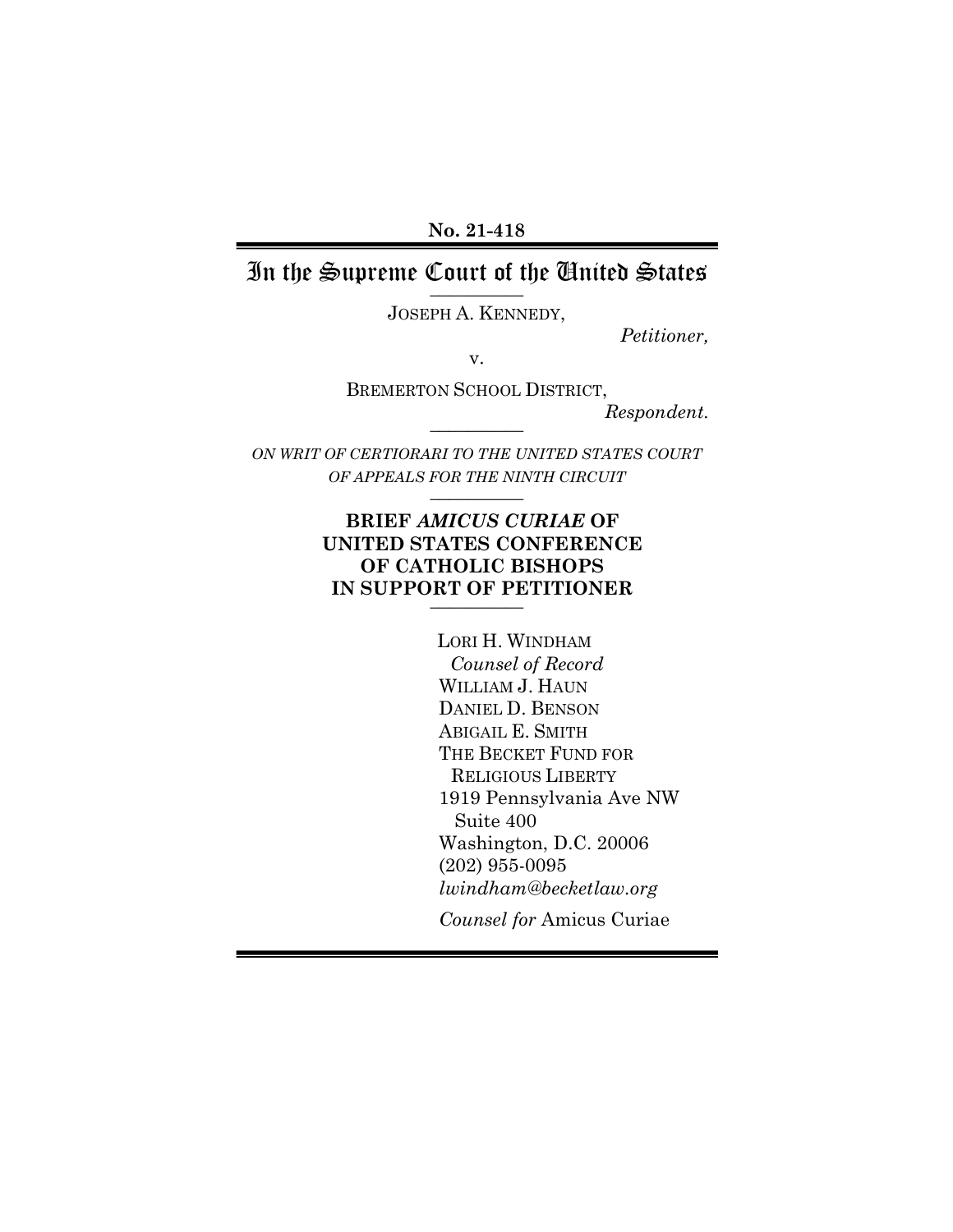# **QUESTIONS PRESENTED**

1. Whether a public-school employee who says a brief, quiet prayer by himself while at school and visible to students is engaged in government speech that lacks any First Amendment protection.

2. Whether, assuming that such religious expression is private and protected by the Free Speech and Free Exercise Clauses, the Establishment Clause nevertheless compels public schools to prohibit it.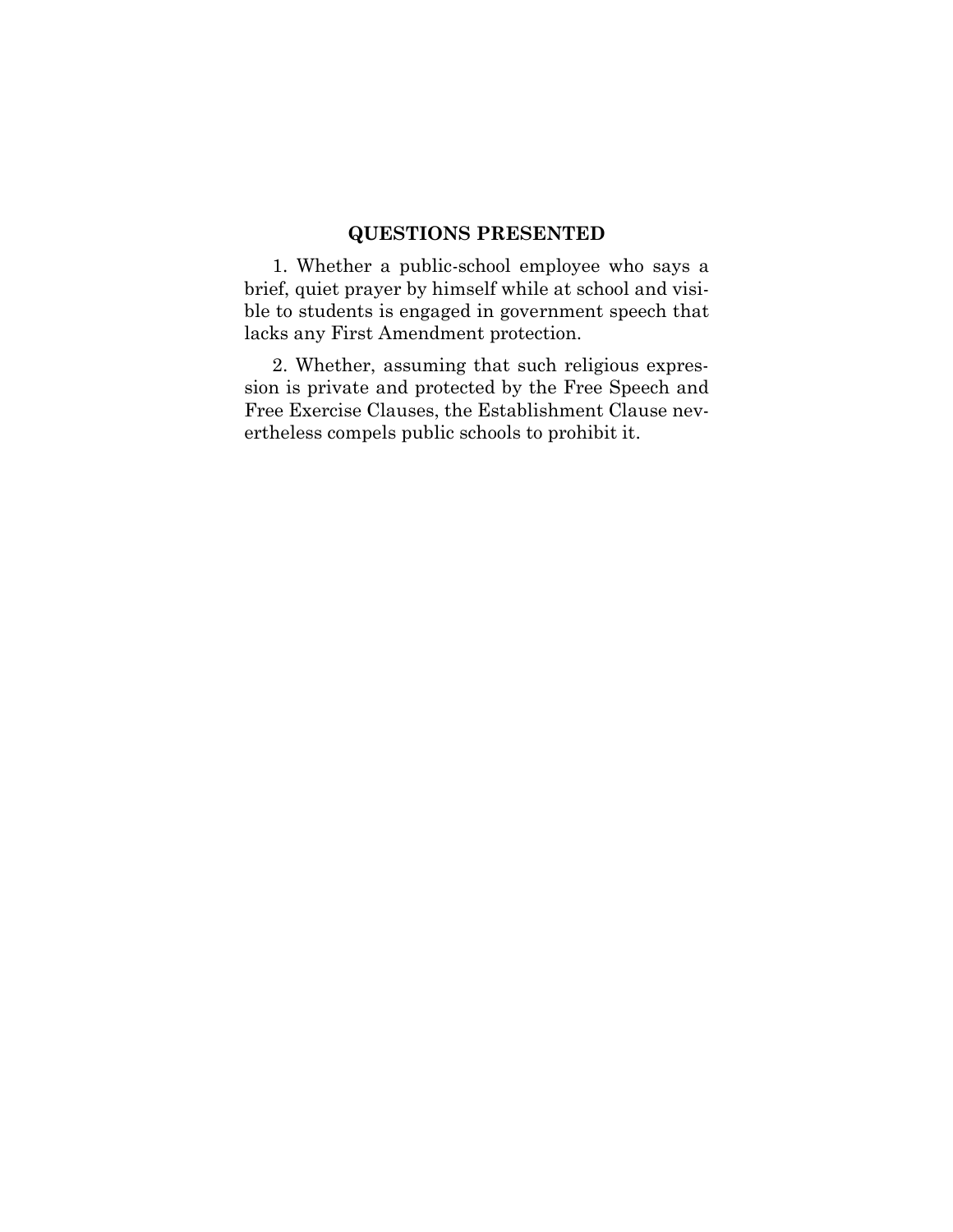# **TABLE OF CONTENTS**

| INTEREST OF THE AMICUS CURIAE1                                                                                                   |
|----------------------------------------------------------------------------------------------------------------------------------|
| INTRODUCTION AND SUMMARY OF THE                                                                                                  |
|                                                                                                                                  |
| The Establishment Clause should be<br>$\mathbf{L}$<br>interpreted in accordance with historical<br>practices and understandings3 |
| II. Respondent's view of coercion is unmoored<br>from history and inconsistent with the best                                     |
| A. Establishment Clause coercion requires<br>something more than a feeling of                                                    |
| B. Offense and endorsement standards can<br>lead to discrimination against religious                                             |
| C. The proper, historical standard would<br>involve legal penalties or privileges not                                            |
|                                                                                                                                  |

ii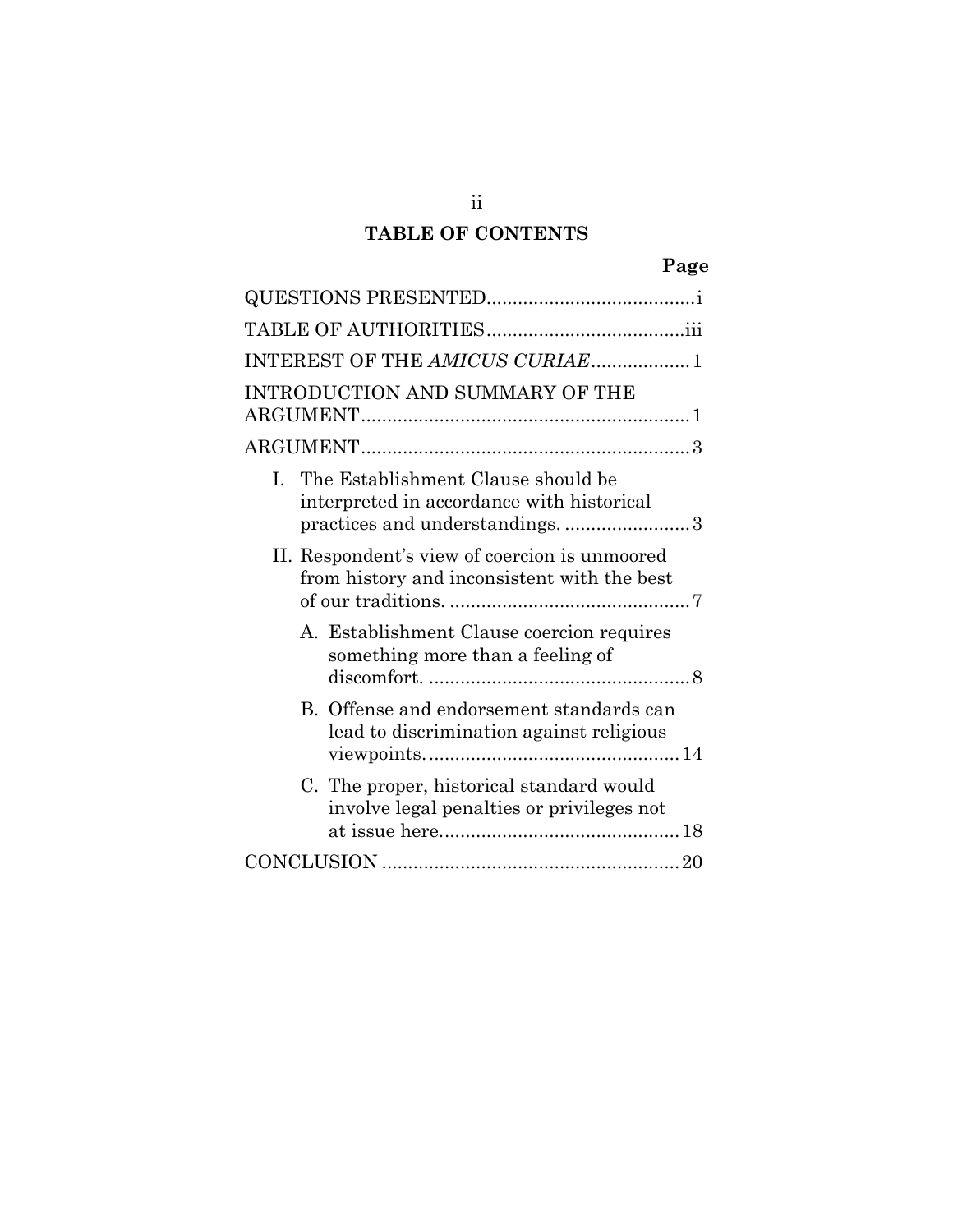# **TABLE OF AUTHORITIES**

# **Page(s)**

# **Cases**

| American Legion v. American Humanist<br>Assn, |
|-----------------------------------------------|
| Board of Educ. v. Allen,                      |
| County of Allegheny v. ACLU,                  |
| Everson v. Board of Educ.,                    |
| Fulton v. City of Philadelphia,               |
| Good News Club v. Milford Cent. Sch.,         |
| <i>Iancu</i> v. <i>Brunetti</i> ,             |
| Lee v. Weisman,                               |
| Lemon v. Kurtzman,                            |
| Marsh v. Chambers,                            |

iii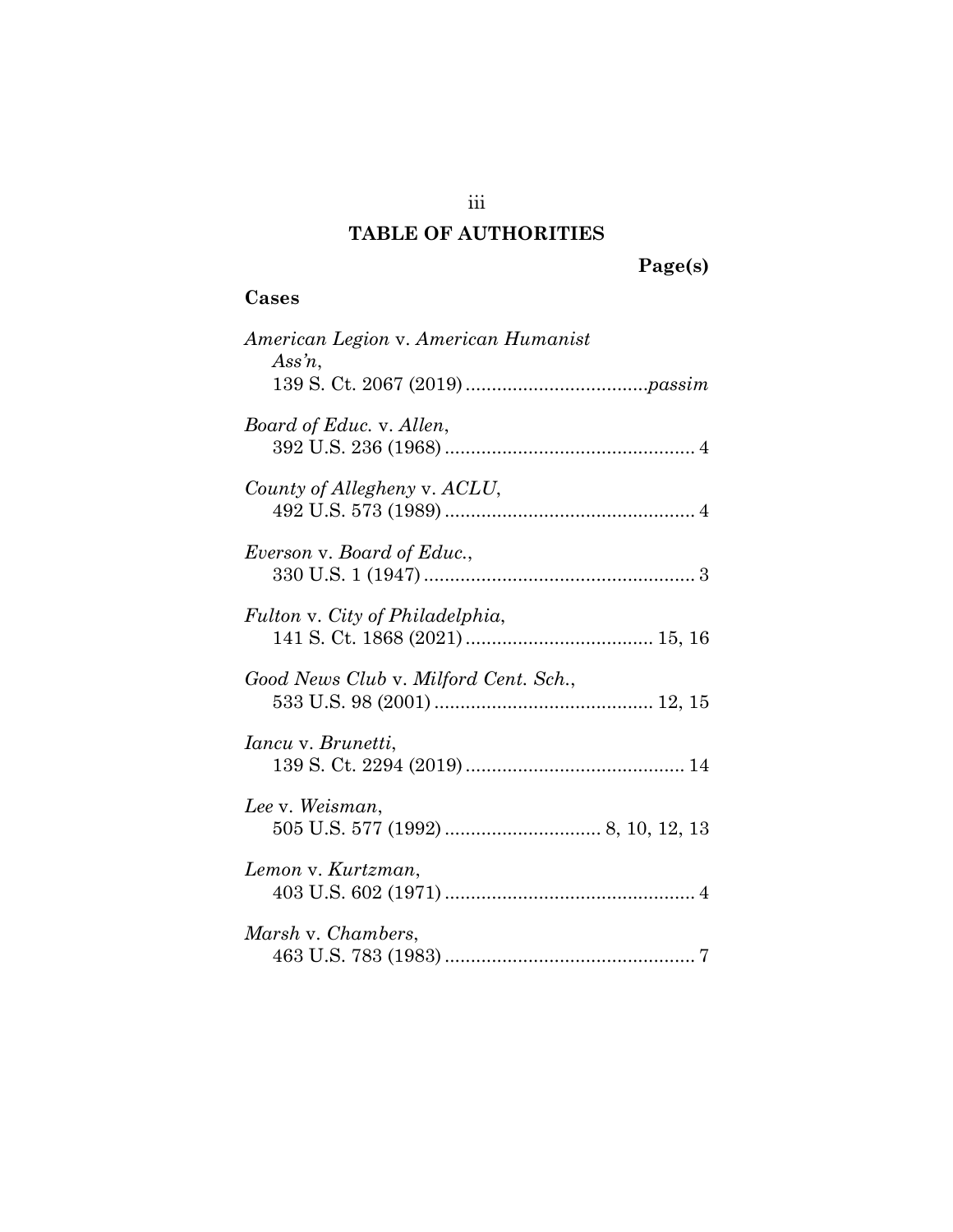| McGowan v. Maryland,                                                                                                                      |
|-------------------------------------------------------------------------------------------------------------------------------------------|
| Rosenberger v. Rector & Visitors of Univ.<br>of $Va$ .,                                                                                   |
| Santa Fe Independent School District v.<br>Doe,                                                                                           |
| School Dist. of Abington v. Schempp,                                                                                                      |
| Torcaso v. Watkins,                                                                                                                       |
| Town of Greece v. Galloway,                                                                                                               |
| Walz v. Tax Comm'n,                                                                                                                       |
| Zorach v. Clauson,                                                                                                                        |
| <b>Other Authorities</b>                                                                                                                  |
|                                                                                                                                           |
| S. Barclay, B. Earley & A. Boone,<br>Original Meaning and the<br>Establishment Clause: A Corpus<br>Linguistics Analysis, 61 Ariz. L. Rev. |

iv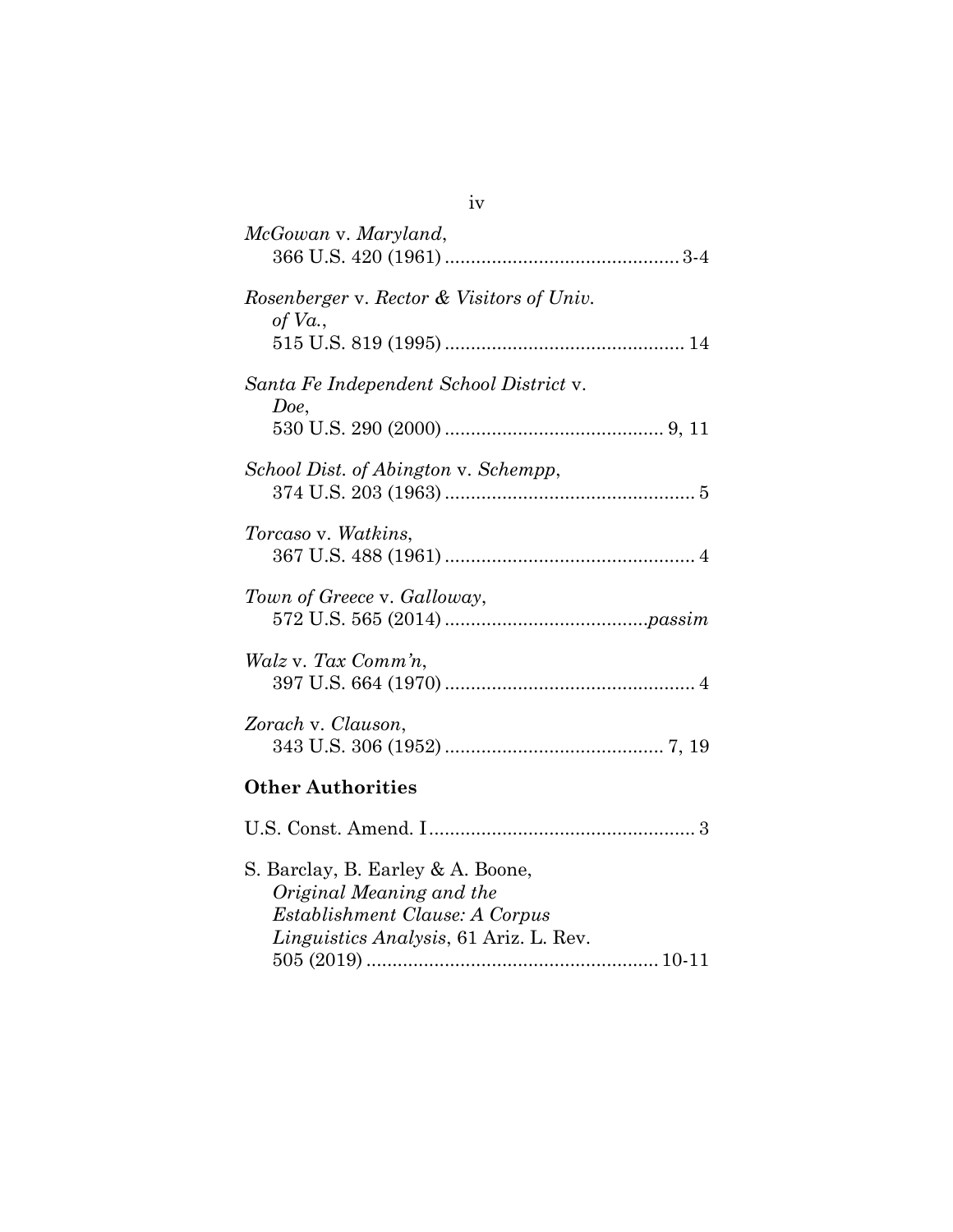| Ken Belson, Flag on Praying Muslim<br>Player Was an Error, the N.F.L.<br>Says, N.Y. Times, Sept. 30, 2014,<br>https://perma.cc/BX8W-UV72 (last             |
|------------------------------------------------------------------------------------------------------------------------------------------------------------|
| Michael W. McConnell, <i>Establishment</i><br>and Disestablishment at the<br>Founding, Part I: Establishment of<br><i>Religion</i> , 44 Wm. & Mary L. Rev. |
| <i>Official 1929 Football Review</i> , Univer-<br>sity of Notre Dame,<br>https://bit.ly/343Q0AY (last visited<br>Mar. 1, 2022)                             |

v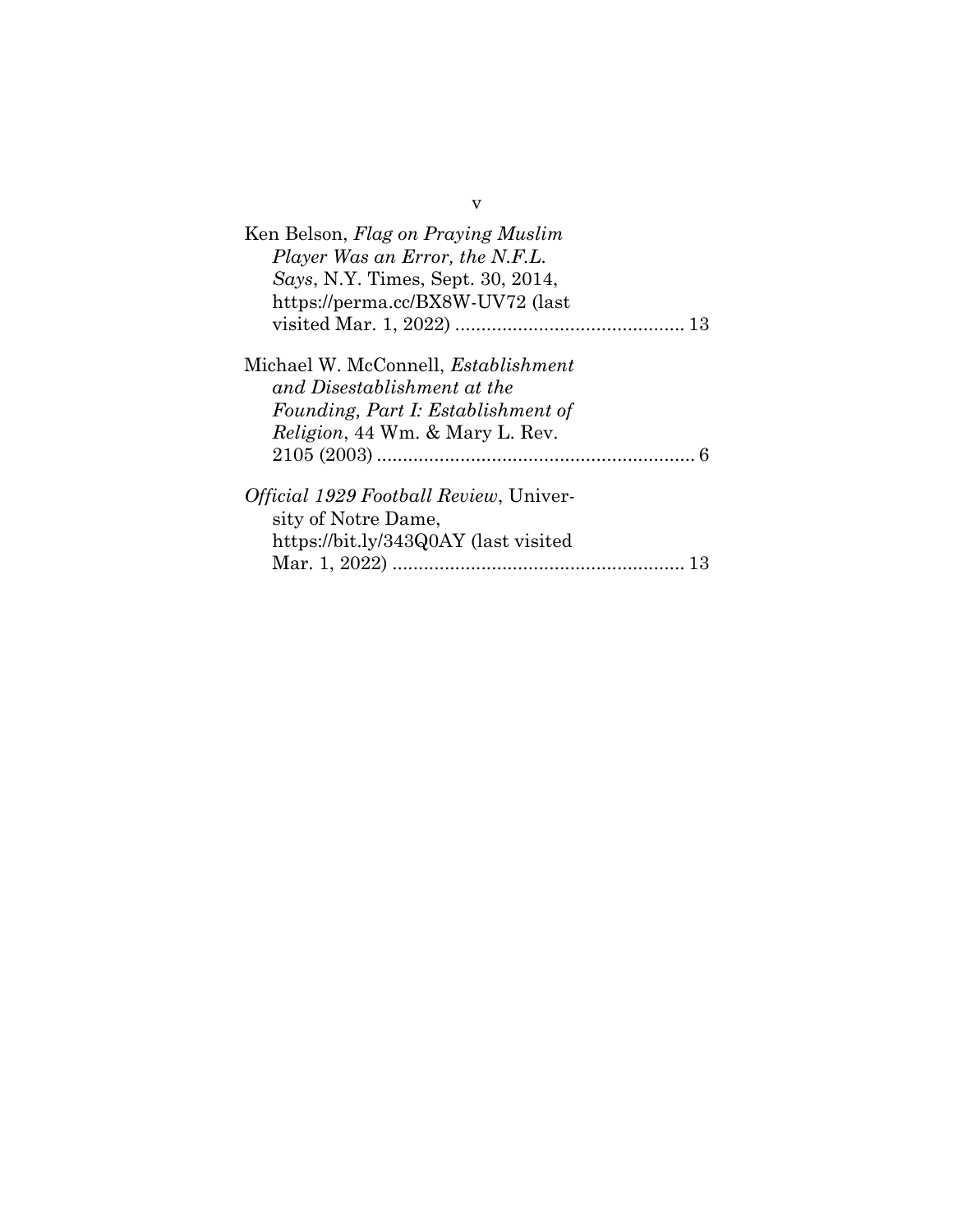#### **INTEREST OF THE** *AMICUS CURIAE<sup>1</sup>*

The United States Conference of Catholic Bishops (USCCB) is a nonprofit corporation, the members of which are the active Catholic Bishops in the United States. USCCB advocates and promotes the pastoral teachings of the U.S. Catholic Bishops in such diverse areas of the nation's life as the free expression of ideas, fair employment and equal opportunity for the underprivileged, protection of the rights of parents and children, the sanctity of life, and the importance of education. Values of particular importance to the Conference are the protection of the First Amendment rights of religious organizations and their adherents, and the proper development of this Court's jurisprudence in that regard.

#### **INTRODUCTION AND SUMMARY OF THE ARGUMENT**

This Court consistently looks to historical practices and understandings to define religious establishment under the Establishment Clause. History demonstrates that establishment meant government control and sponsorship of the established church or legal penalties for religious dissidents, such as jail time or fines for preaching other faiths. Coach Kennedy's actions bear no resemblance to historical practices and understandings of religious establishment, and therefore did not violate the Establishment Clause.

<sup>&</sup>lt;sup>1</sup> No counsel for a party authored any portion of this brief or made any monetary contribution intended to fund its preparation or submission. Petitioner and Respondent have granted blanket consent to the filing of *amicus* briefs.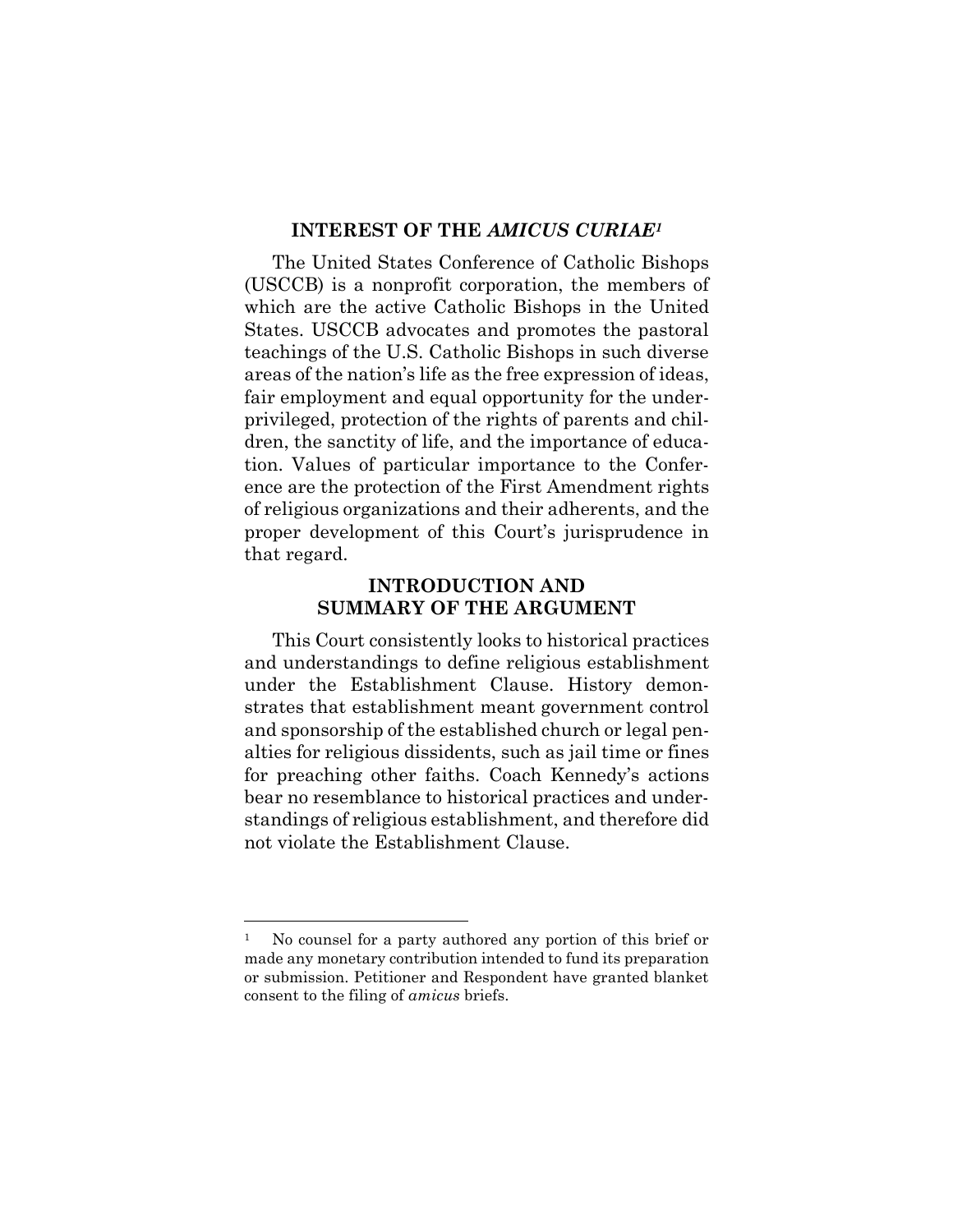Respondent nonetheless claims an Establishment Clause violation based on alleged government endorsement and what Respondent calls "coercion." But the discomfort Respondent fears involves no coercion at all. Historically, as members of this Court have said, coercion involved force of law or threat of penalty. There has been no such force and no such threat here.

The endorsement standard used by the Ninth Circuit and the coercion standard urged by Respondent both suffer from an additional flaw: they penalize expression like Coach Kennedy's, even though it bears no resemblance to the types of government conduct that the Establishment Clause was designed to address. Respondent's overbroad definition of religious coercion thus impinges on the protections of the Free Speech and Free Exercise clauses. If voluntary religious speech may be treated as uniquely dangerous under the Establishment Clause, the result will be discrimination against religious viewpoints under the Free Speech Clause. Similarly, under the Free Exercise Clause, Respondent's rule would lead to non-neutral treatment of religious expression, penalizing it precisely because of its religious nature.

The versions of endorsement and coercion that have been used to justify the school district's actions here would exclude many religious people from public employment. Americans of many different faiths—including many government employees—pray during the workday, follow religious grooming requirements, or wear religious emblems. Any such activities might make someone who encounters them feel discomfort, or provide the basis for a vague notion of government endorsement. But a proper Establishment Clause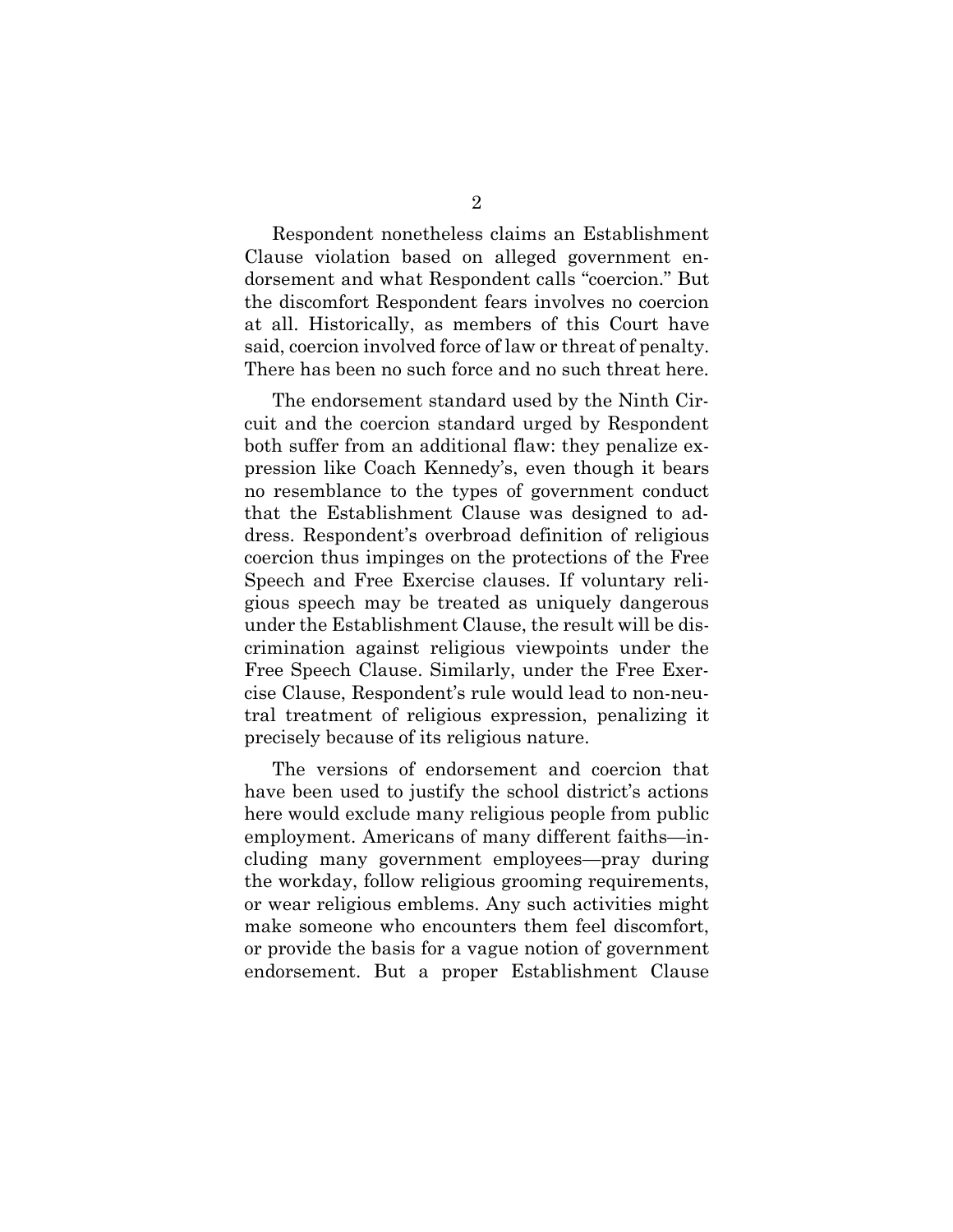analysis, one based upon historical practices and understandings, does not lead to this result.

#### **ARGUMENT**

## **I. The Establishment Clause should be interpreted in accordance with historical practices and understandings.**

1. This Court has often considered the meaning of the first words of our First Amendment: "Congress shall make no law respecting an establishment of religion  $* * *$  ." U.S. Const. Amend. I. In doing so, this Court has "always purported to base its Establishment Clause decisions on the original meaning of that provision." *Town of Greece* v. *Galloway*, 572 U.S. 565, 602 (2014) (Alito, J., concurring). In the first modern Establishment Clause decision, the Court emphasized that the Clause must be interpreted "in the light of its history." *Everson* v. *Board of Educ.*, 330 U.S. 1, 14 (1947). Although the substance of Justice Black's historical analysis left much to be desired, both the majority and dissent agreed that history is important: "[n]o provision of the Constitution is more closely tied to or given content by its generating history than the religious clause of the First Amendment." *Id.* at 33 (Rutledge, J., dissenting).

For the next two decades, the Court repeatedly looked to history to guide its Establishment Clause decisions. In *McGowan* v. *Maryland*, which involved a challenge to Sunday closing laws, the Court began by examining "the place of Sunday Closing Laws in the First Amendment's history,*"* noting that James Madison introduced a Sunday closing bill in Virginia in 1785—the same year Virginia enacted "A Bill for Establishing Religious Freedom." 366 U.S. 420, 437-440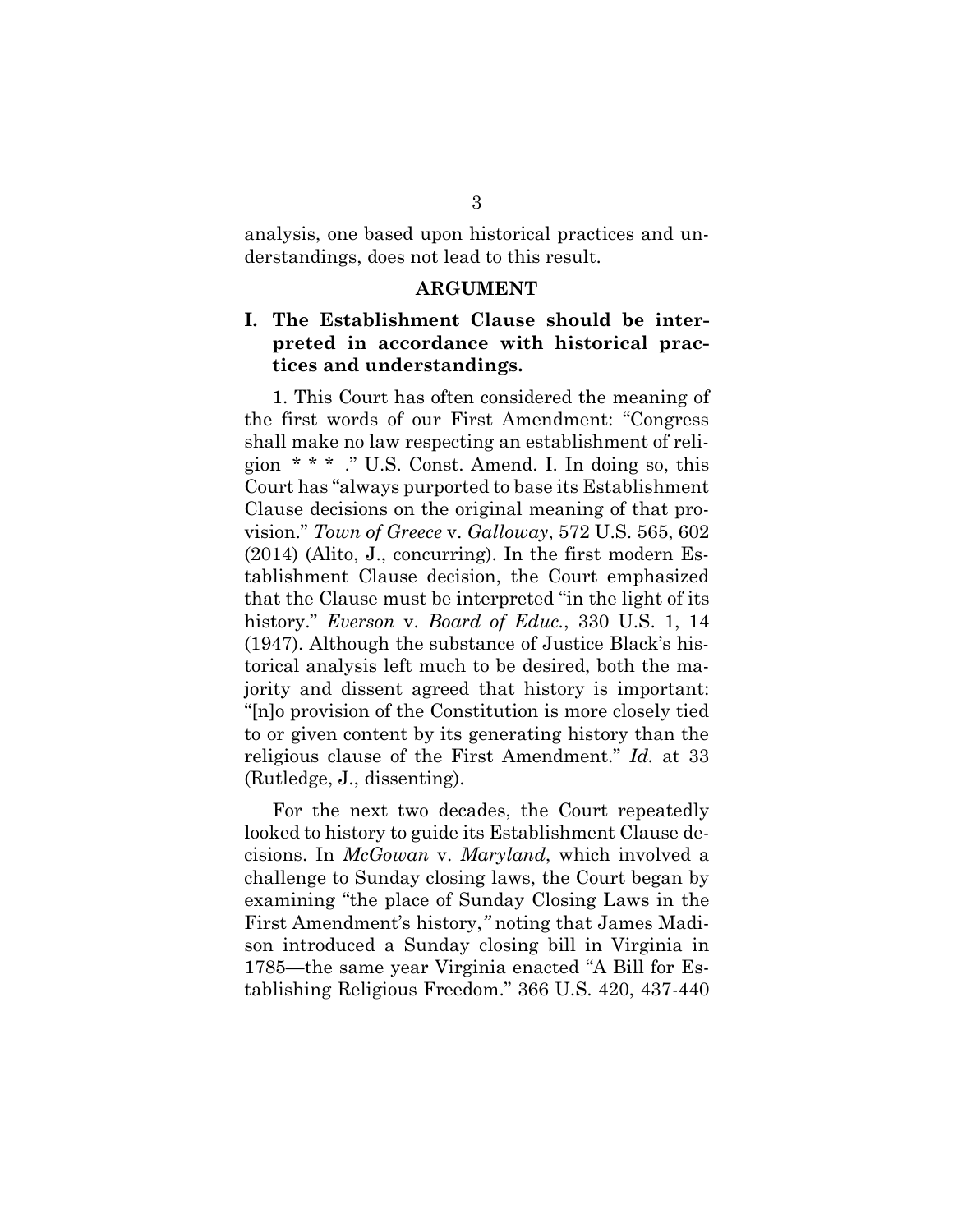(1961). Similarly, in *Walz* v. *Tax Commission*, the Court upheld church tax exemptions because they were supported by "more than a century of our history and uninterrupted practice." 397 U.S. 664, 680 (1970). And in *Torcaso* v. *Watkins*, the Court struck down a religious test oath after concluding that such oaths were one of the elements of "the formal or practical" religious "establishment[s]" that "many of the early colonists left Europe and came here hoping to" avoid. 367 U.S. 488, 490-491 (1961).

*Lemon* v. *Kurtzman* and the "endorsement" test were a major departure. Claiming that "we can only dimly perceive the lines of demarcation in this extraordinarily sensitive area of constitutional law," and citing just two cases decided in the previous three years, Chief Justice Burger "gleaned" the now-familiar *Lemon* test, which prohibits any government action that (1) lacks a secular purpose, (2) has the primary effect of advancing or inhibiting religion, or (3) excessively entangles the government in religion. 403 U.S. 602, 612 (1971) (citing *Board of Educ.* v. *Allen*, 392 U.S. 236, 243 (1968); *Walz*, 397 U.S. at 668). A gloss on the second prong later asked—as the courts below did here—whether a "reasonable observer" (whomever that is) would view the government's action as an "endorsement" (whatever that means) of religion. *County of Allegheny* v. *ACLU*, 492 U.S. 573, 631 (1989) (O'Connor, J., concurring).

The failings of the *Lemon*/endorsement test are as familiar as they are extensive. In short, "[t]he test has been harshly criticized by Members of this Court, lamented by lower court judges, and questioned by a diverse roster of scholars." *American Legion* v. *American*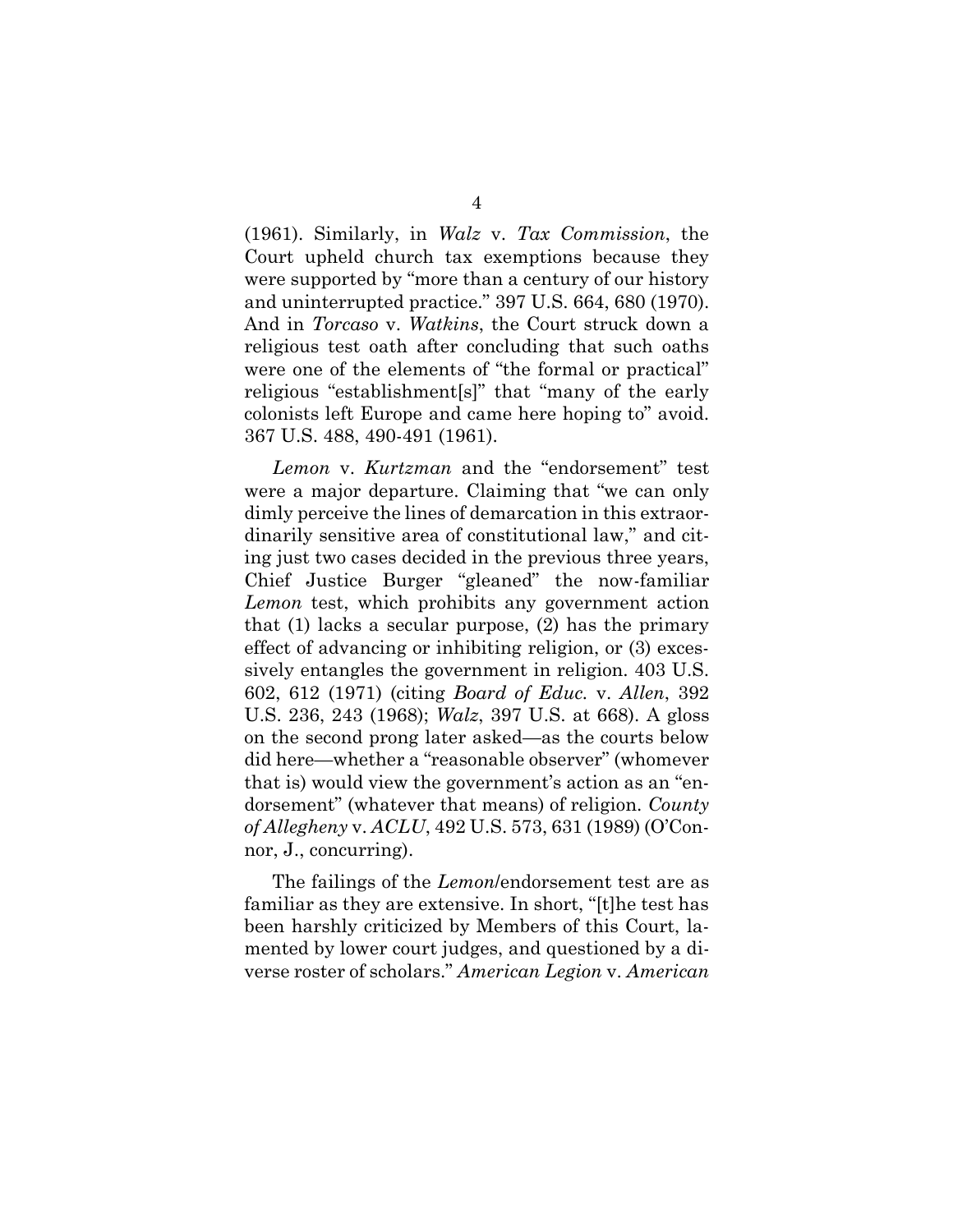*Humanist Ass'n*, 139 S. Ct. 2067, 2081 (2019) (plurality) (footnotes omitted). Not surprisingly, then, this Court's more recent cases have returned to history as the key to understanding what constitutes an establishment of religion.

*Town of Greece* explained that this historical approach begins with an understanding of "historical practices and understandings" at the time of the founding. 572 U.S. at 576. "[T]he line we must draw between the permissible and the impermissible is one which accords with history and faithfully reflects the understanding of the Founding Fathers." *Id.* at 577 (quoting *School Dist. of Abington* v. *Schempp*, 374 U.S. 203, 294 (1963) (Brennan, J., concurring)). Looking to the long tradition of prayer in public meetings and by public officials, the Court held that a town council's practice of opening each meeting with prayer did not violate the Establishment Clause. *Id.* at 575-576, 578- 579.

The Court provided additional guidance on this historical approach in *American Legion*. Again looking to a national tradition of public religious expression, a plurality explained that such practices comply with the Establishment Clause if they "follow in that tradition" of "respect and tolerance for differing views, an honest endeavor to achieve inclusivity and nondiscrimination, and a recognition of the important role that religion plays in the lives of many Americans." 139 S. Ct. at 2089; accord *id.* at 2102 (Gorsuch, J., joined by Thomas, J., concurring) (agreeing with plurality's focus on "the nation's traditions"). Our traditions welcome public expression from diverse religions, an idea which is consistent with founding-era limitations on establishment.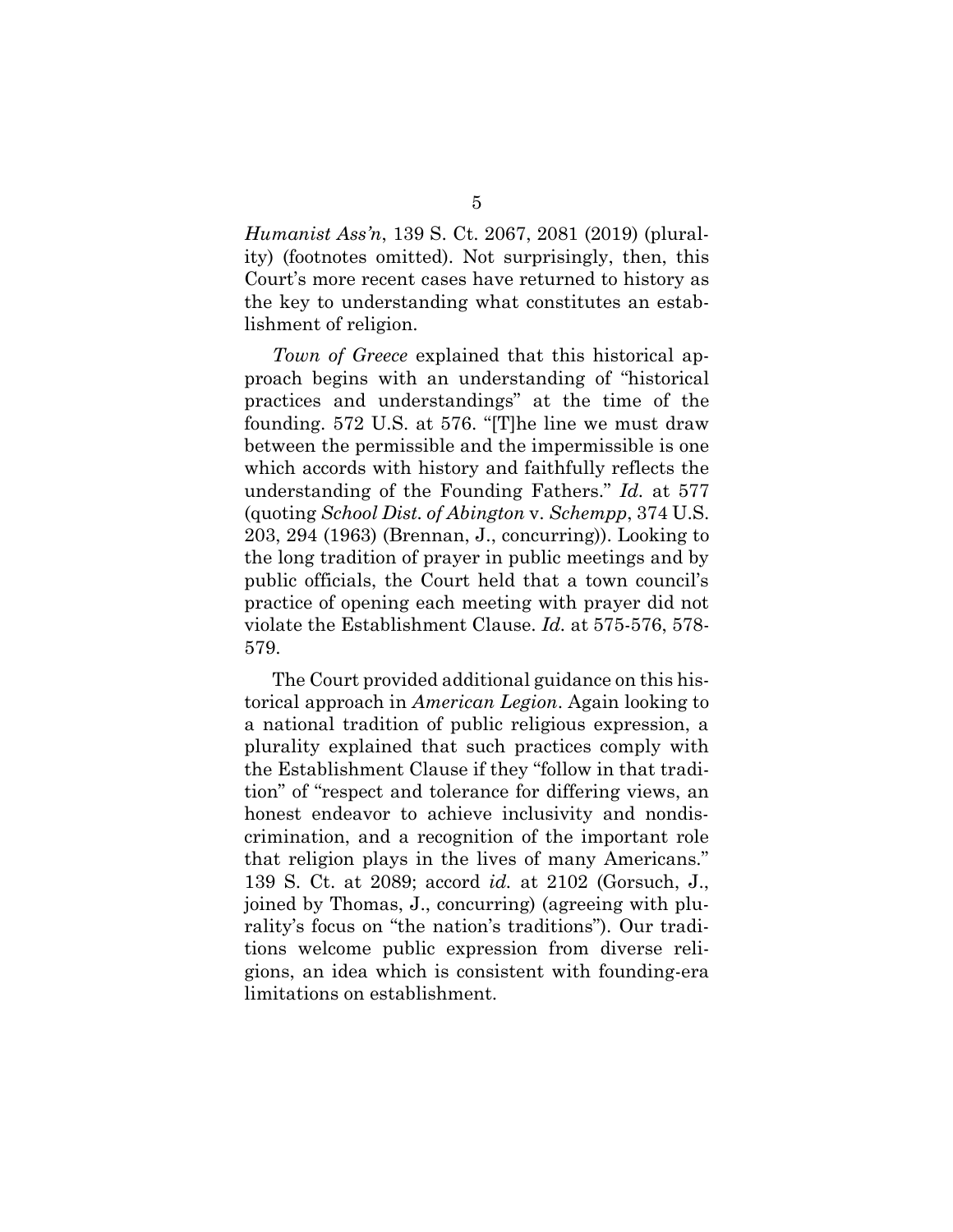2. At the founding, an "establishment of religion" had a well-defined meaning. Michael W. McConnell, *Establishment and Disestablishment at the Founding, Part I: Establishment of Religion*, 44 Wm. & Mary L. Rev. 2105 (2003) ("*Establishment*"). "[V]irtually every American—and certainly every educated lawyer or statesman—knew from experience what those words meant." *Id.* at 2107.

Nine of the thirteen colonies had established churches, and the Founders were familiar with the centuries-old establishment in England. *Id.* Although these establishments varied in their particulars some, for example, narrowly established a single denomination and harshly punished dissenters, while others broadly supported multiple denominations and were more tolerant of dissent—they shared six common characteristics, *id.* at 2131-2180:

- The government exerted legal control over the doctrine and personnel of the established church.
- The government mandated attendance in the established church.
- The government financially supported the established church.
- The government punished worship in dissenting churches.
- The government restricted political participation by religious dissenters.
- The government used the state church to carry out civil functions.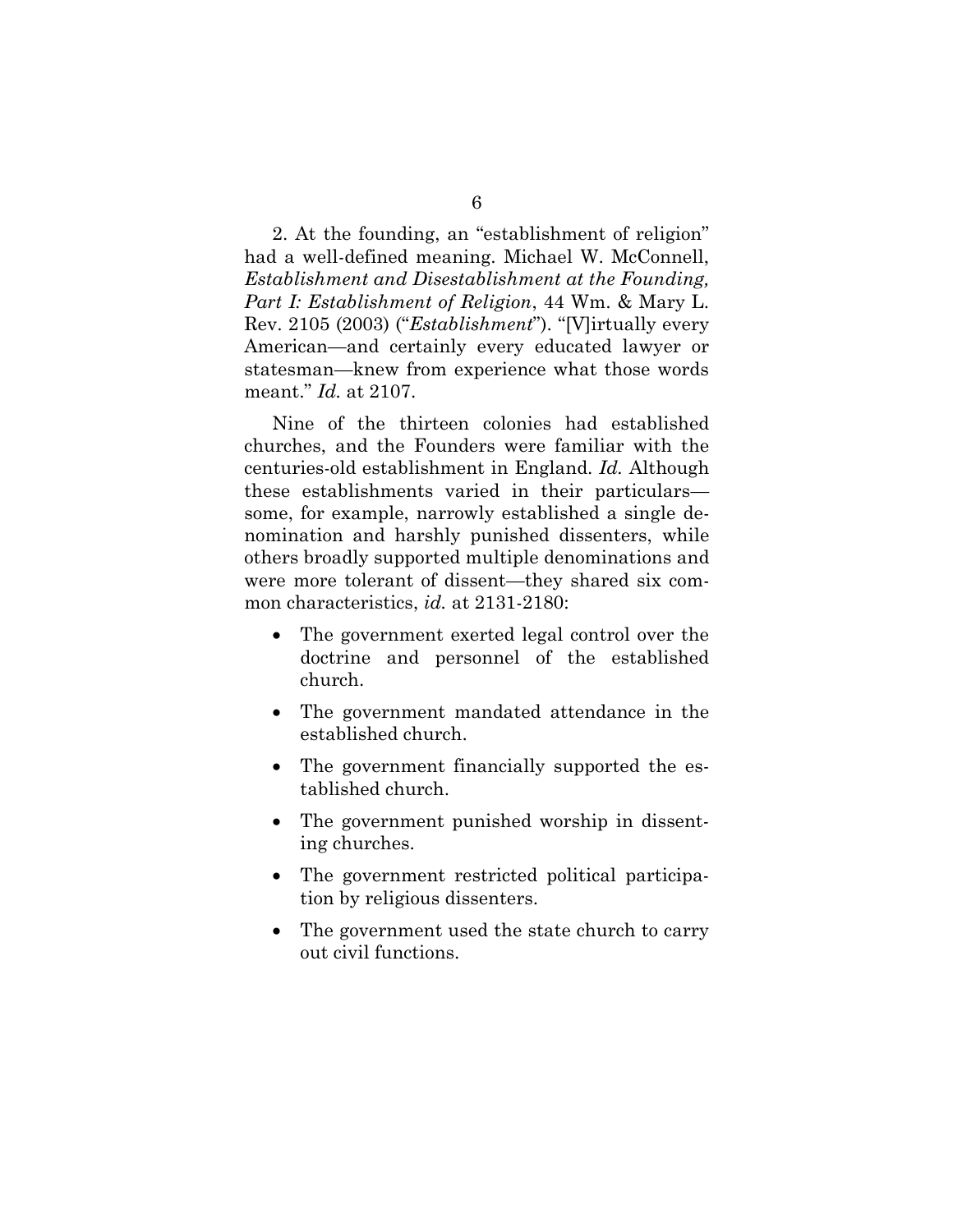In other words, establishment was about government control and sponsorship of the established church or legal penalties for religious dissidents, such as jail time or fines for preaching other faiths.

## **II. Respondent's view of coercion is unmoored from history and inconsistent with the best of our traditions.**

This historical understanding of "an establishment of religion" provides an objective basis for interpreting the Establishment Clause. After *Town of Greece* and *American Legion*, the key question is no longer whether a "reasonable observer" would think the government is "endorsing" religion. Instead, it is whether the government is engaging in what was understood as an establishment of religion based on "historical practices and understandings" at the time of the founding. *Town of Greece*, 572 U.S. at 576-577.

The only aspect of a historical religious establishment that Respondent has attempted to assert here is government-mandated participation in religious exercise. But there is no mandatory participation here. And historically, the mere offering of prayer by a government-paid employee—no matter the audience was not only not prohibited, but also ubiquitous. See, *e.g.*, *Marsh* v. *Chambers*, 463 U.S. 783, 786 (1983) (surveying the long "history and tradition" of opening legislative sessions with prayer, including from a paid chaplain); *Zorach* v. *Clauson*, 343 U.S. 306, 312-313 (1952) (gathering historical and modern examples of prayer and religion in public life, including in public schools). Notably absent from the historical record is any concern for what the court below deemed "endorsement" or what the Respondent describes as "coercion." To the contrary, "[t]he coercion that was a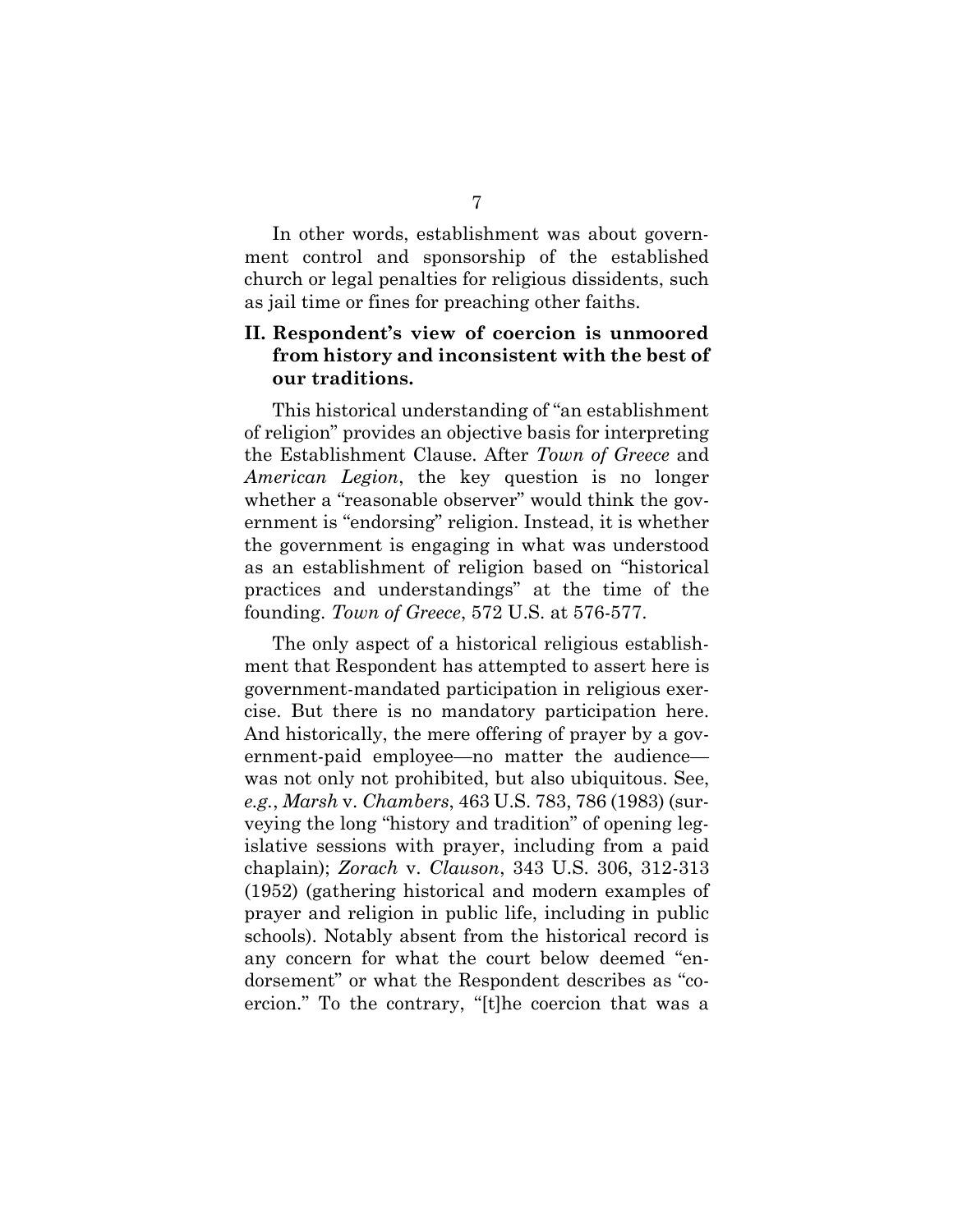hallmark of historical establishments of religion was coercion of religious orthodoxy and of financial support *by force of law and threat of penalty*." *Lee* v. *Weisman*, 505 U.S. 577, 640 (1992) (Scalia, J., dissenting) (emphasis in original); *id.* at 640-641 (noting additional penalties and privileges, such as mandatory Sabbath observance). No such penalties are present here.

# **A. Establishment Clause coercion requires something more than a feeling of discomfort.**

None of Coach Kennedy's prayers amount to force of law or threat of penalty for students who chose not to join him. The record below contains no evidence that Coach Kennedy ever required players to join a prayer under threat of penalty. To the contrary, the school district admitted that the prayers were "voluntary" and Coach Kennedy had "not actively encouraged, or required participation." JA.41. The most Respondent can point to is that some players chose to join his prayers because they "feared" they "otherwise 'wouldn't get to play as much,'" or because they didn't want to feel "separate" from the rest of the team. BIO 4-5. But neither an unsubstantiated fear of reprisal nor peer pressure amounts to the type of penalty necessary to establish the coercion that the Establishment Clause has historically prohibited.

Respondent attempts to stretch the Constitution to fit the facts. The school district claims that it must bar Coach Kennedy from praying because the Establishment Clause prohibits "coercion." See, *e.g.*, BIO 28-29, 33-34. And on Respondent's view, "coercion" exists whenever religious exercise makes someone "'not feel comfortable.'" BIO 11 (quoting JA.359). But discomfort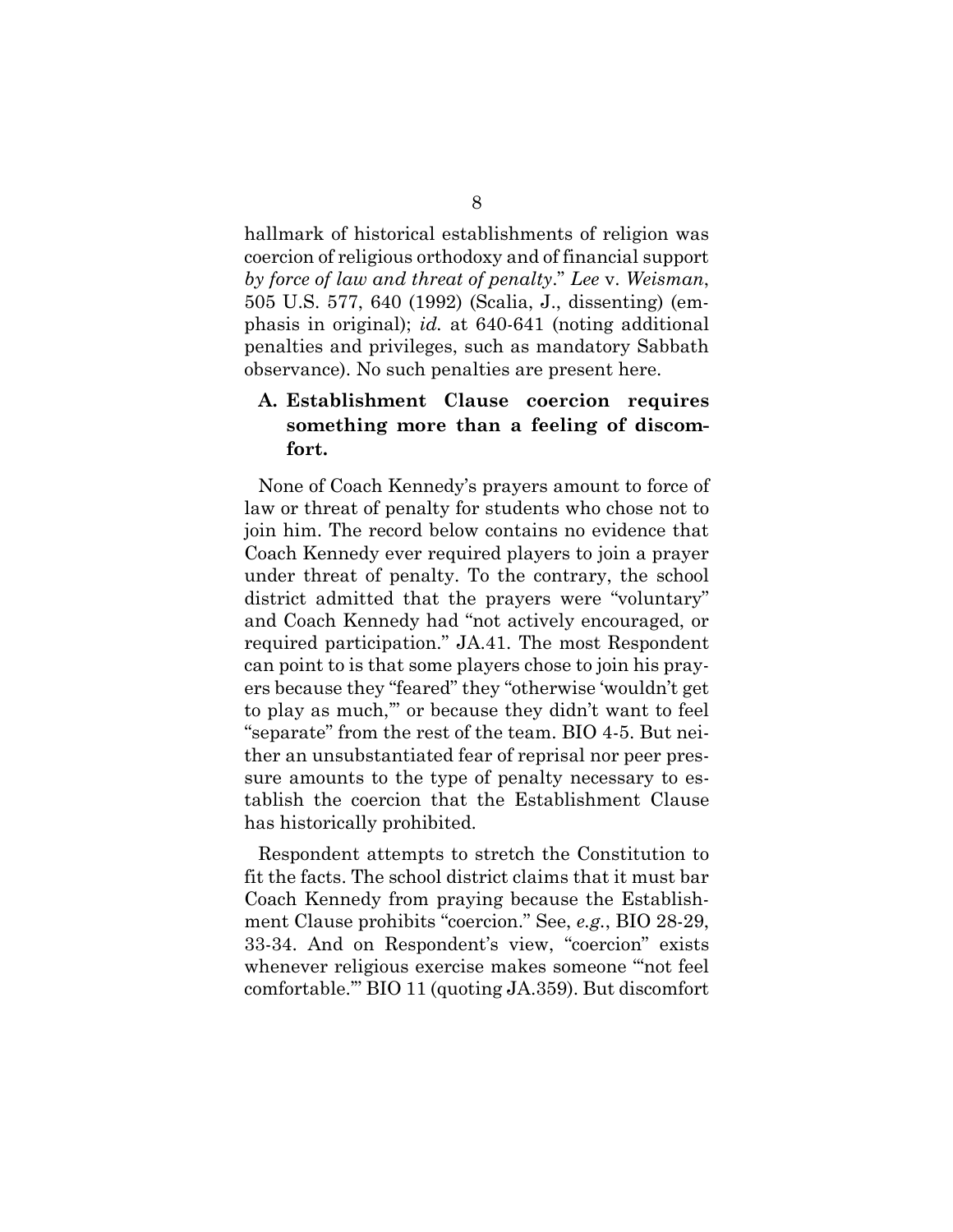is not a constitutional standard, and members of this Court have bluntly rejected this argument before, holding that "[o]ffense, however, does not equate to coercion." *Town of Greece*, 572 U.S. at 589; see also *id.* at 609 (Thomas, J., concurring in part) ("there is no support for the proposition that the framers of the Fourteenth Amendment embraced wholly modern notions that the Establishment Clause is violated whenever the 'reasonable observer' feels 'subtle pressure,' or perceives governmental 'endors[ement]'" (alteration in original) (citation omitted)). If mere discomfort is not coercive, then there is no coercion here.

Whether one "feels comfortable" with religious exercise is not, as Respondent claims, a "prosaic application of the settled legal test." BIO 26. This proposed test would be an entirely novel understanding of coercion—so novel, in fact, that not even the Ninth Circuit used it. The Ninth Circuit relied on the (also ahistorical) "endorsement" test. See, *e.g.*, Pet. App. 1-2, 18-23. Respondent pivots instead to what they deem coercion, relying upon *Santa Fe Independent School District* v. *Doe*, 530 U.S. 290, 301-309 (2000). But Respondent's foray into discomfort-as-coercion goes beyond even what this Court has used in the sharply divided rulings of *Santa Fe* and its predicate, *Lee*. See Pet.App.99 ("this case bears no resemblance to the kinds of institutional entanglements with religion—often described as 'coercive'—which may give rise to an Establishment Clause violation.") (statement of O'Scannlain, J.) (distinguishing *Santa Fe* and *Lee*). This Court should decline the invitation to extend those cases to cover this one. And in an appropriate case, this Court should reconsider the continued viability of *Lee* and *Santa Fe* in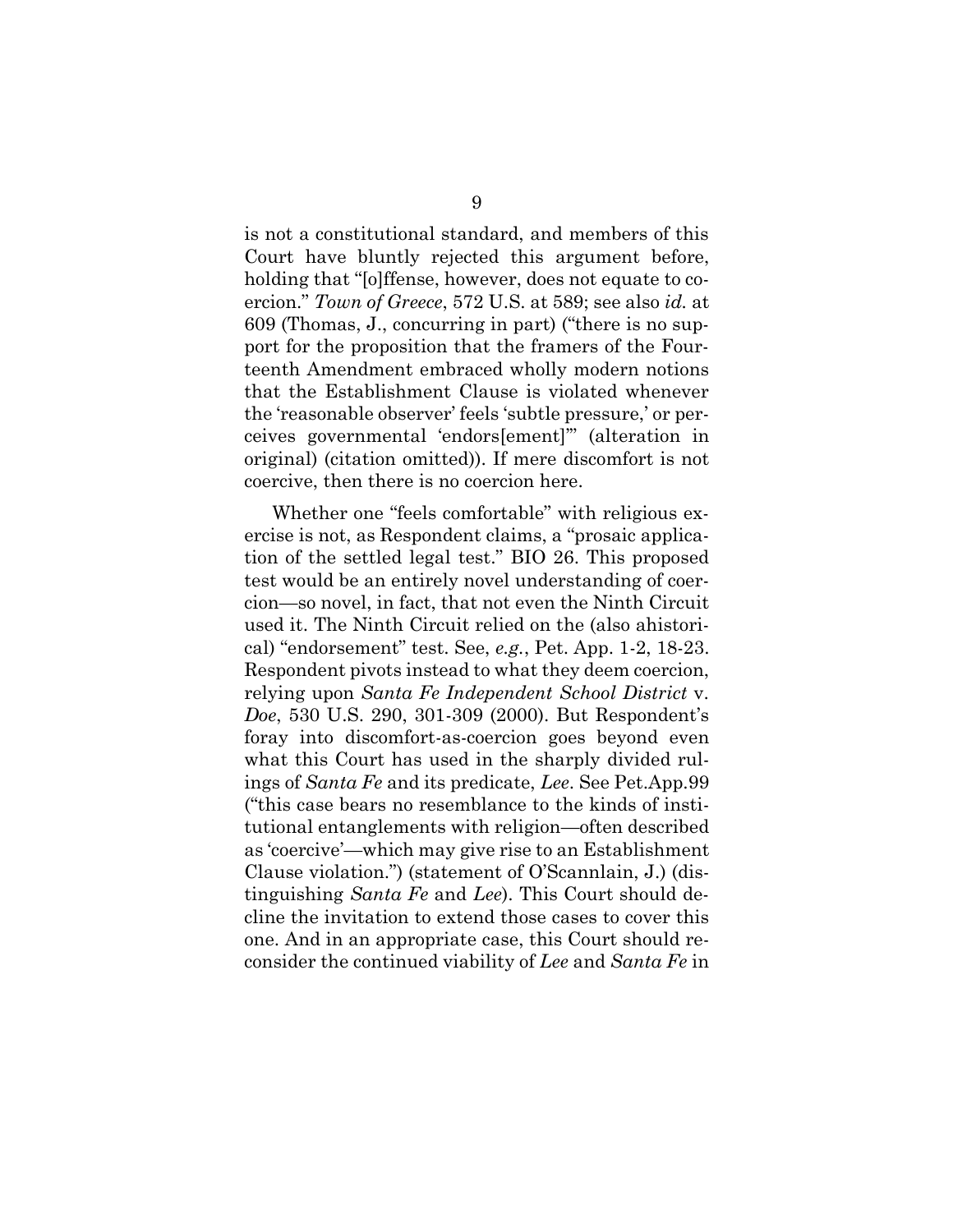light of historical practices and understandings of religious establishment.

1. Respondent's claim that mere discomfort is coercion demonstrates the failings of the Court's prior, ahistorical understanding of Establishment Clause "coercion." This understanding joins *Lemon* as an unfortunate remnant of the Court's otherwise-jettisoned Establishment Clause precedents of the 1970s, with "formulaic abstractions that are not derived from, but positively conflict with, our long-accepted constitutional traditions." *Lee*, 505 U.S. at 644 (Scalia, J., dissenting). Justice Scalia's dissent in *Lee* better accords with "later cases" that "take[] a more modest approach \* \* \* and look[] to history for guidance." *American Legion*, 139 S. Ct. at 2087. His dissent explained the danger of "expanding the concept of coercion beyond" its traditional understanding: "acts backed by threat of penalty." 505 U.S. at 642. The principal danger is that more nebulous concepts of coercion ignore history altogether. Unsurprisingly then, Respondent ignores the history of prayer at school football games. Cf. *Lee*, 505 U.S. at 635 (Scalia, J., dissenting) (explaining that the Court ignored the "general tradition of prayer at public ceremonies" and "a more specific tradition of invocations and benedictions at public school graduation exercises"). Respondent also fails to grapple with *Town of Greece*, or to explain why that reasoning is inapplicable here.

Restricting religious exercise by characterizing discomfort with religious differences as coercion is inconsistent with a historical understanding of the Establishment Clause. Justice Scalia made this point in his *Lee* dissent, and his analysis has been confirmed by subsequent scholarship. See, *e.g.*, S. Barclay, B. Earley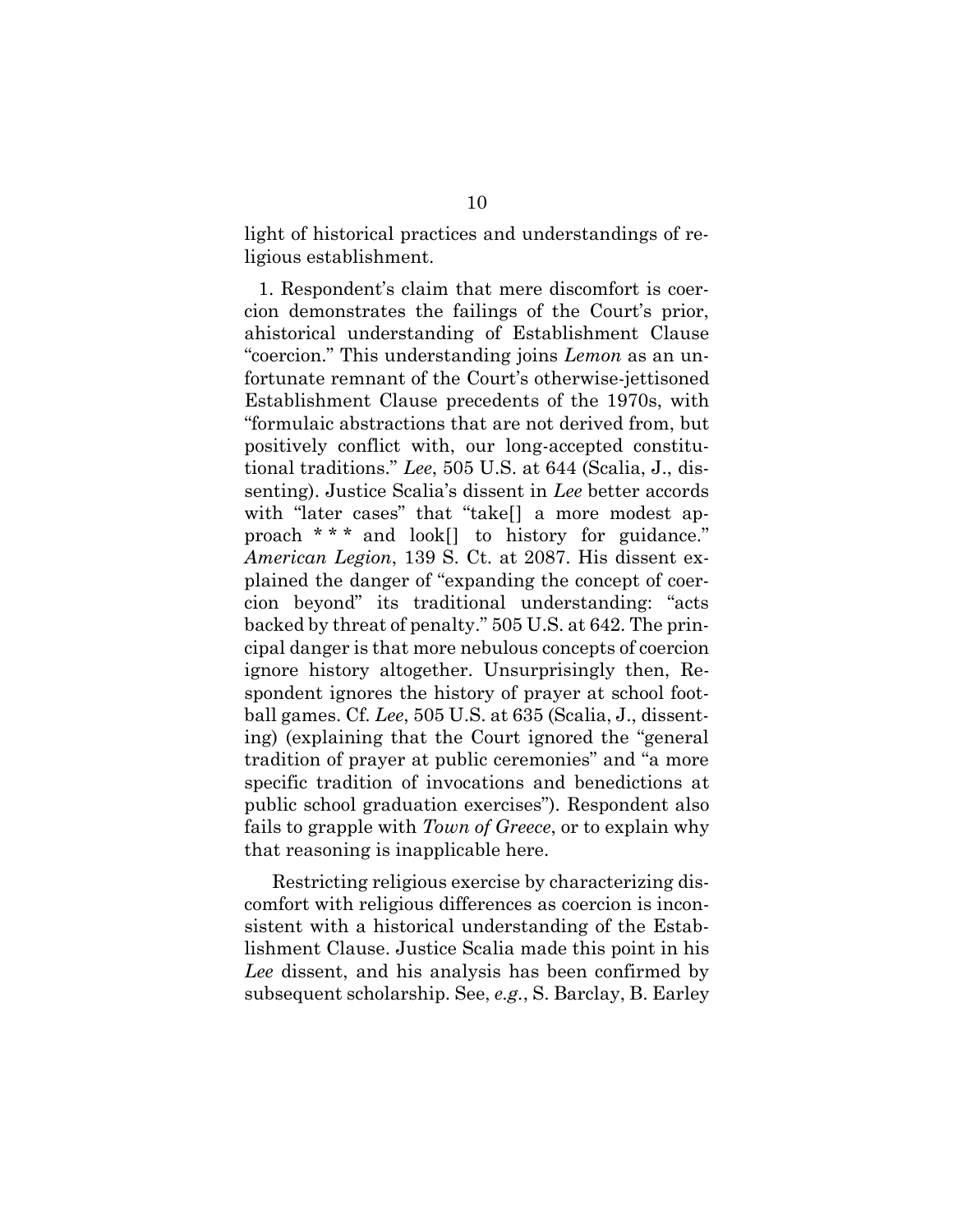& A. Boone, *Original Meaning and the Establishment Clause: A Corpus Linguistics Analysis*, 61 Ariz. L. Rev. 505, 552 (2019) (explaining that "the type of coercion that seemed to be at issue in all of our relevant examples" was "by force of law and threat of penalty"). Indeed, this study's "only example" of religious establishment in the school context involved "a law that only allowed members of an established church in England to teach in schools, and prevented parents from sending their children to a religious school that was consistent with the parents' religious beliefs." *Id.* at 556 n.311. Such coercion is real, and it is prohibited by the Establishment Clause. *Supra* pp.6-7. But it bears no resemblance to Coach Kennedy's voluntary, public prayers.

The voluntary prayers here are far more akin to the leading case—*Town of Greece*—than those in *Santa Fe* and *Lee*. Here, as in *Town of Greece*, the school district "neither reviewed the prayers in advance of the meetings nor provided guidance as to their tone or content." *Town of Greece*, 572 U.S. at 571. As Justice Kennedy's opinion noted, participation was voluntary, by those who "find these prayers meaningful and wish to join them," and "without denying the right to dissent by those who disagree." *Id.* at 588. By contrast, *Santa Fe* found that football game invocations were "coercing those present to participate in an act of religious worship" because they were "sponsored" by the school and delivered over the school's public address system. *Santa Fe*, 530 U.S. at 312. And still further removed from this case, *Lee* involved effectively "obligatory" student participation in a graduation ceremony where "[a] school official \* \* \* decided that an invocation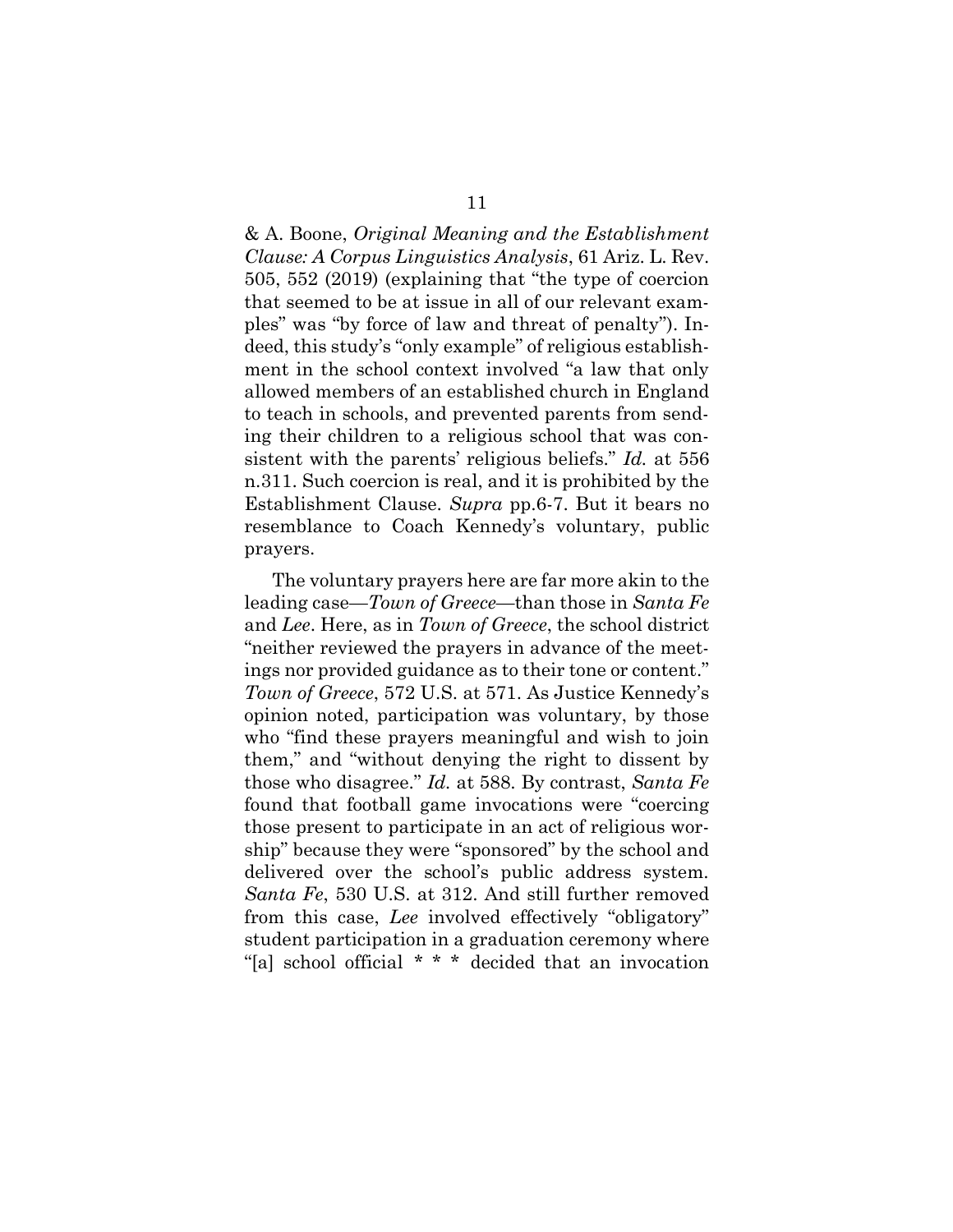and a benediction should be given," "chose the religious participant," and these choices were "attributable to the State." 505 U.S. at 586-587; see also *Good News Club* v. *Milford Cent. Sch.*, 533 U.S. 98, 115 (2001) ("In *Lee*, however, we concluded that attendance at the graduation exercise was obligatory.").

It would therefore be a significant expansion of *Santa Fe* and *Lee* to apply them to Coach Kennedy's prayer. Here, Respondent recommended that Coach Kennedy not be rehired simply because his prayers were "observable" by students (BIO 9) and "could cause 'alienation' of 'team member[s].'" BIO 5 (quoting JA.44) (alteration in BIO). Respondent's core problem with Coach Kennedy's prayers is not that there is "government sponsorship," *Good News Club*, 533 U.S. at 116, but that others could see Coach Kennedy pray, and might infer such sponsorship. Respondent admits that it would be fine with Coach Kennedy praying as a coach, and on school property—so long as the prayers are "not outwardly discernible as religious activity." BIO 5; see also BIO 11 ("pray silently and alone" is fine). Not even the broader, dubious understanding of "coercion" articulated in *Lee* and *Santa Fe* requires Respondent's command that Coach Kennedy either pray silently and invisibly, or not at all.

2. Rather than expand *Lee* and *Santa Fe*, this Court should make clear they have no application here, and when a case squarely presenting the issue arises, reconsider the viability of that standard. The only way to escape future Establishment Clause confusion is to rely on an historically rooted standard. The Court has returned to a historically rooted standard in *Town of Greece* and *American Legion* and should apply that standard in the schoolhouse and on the football field.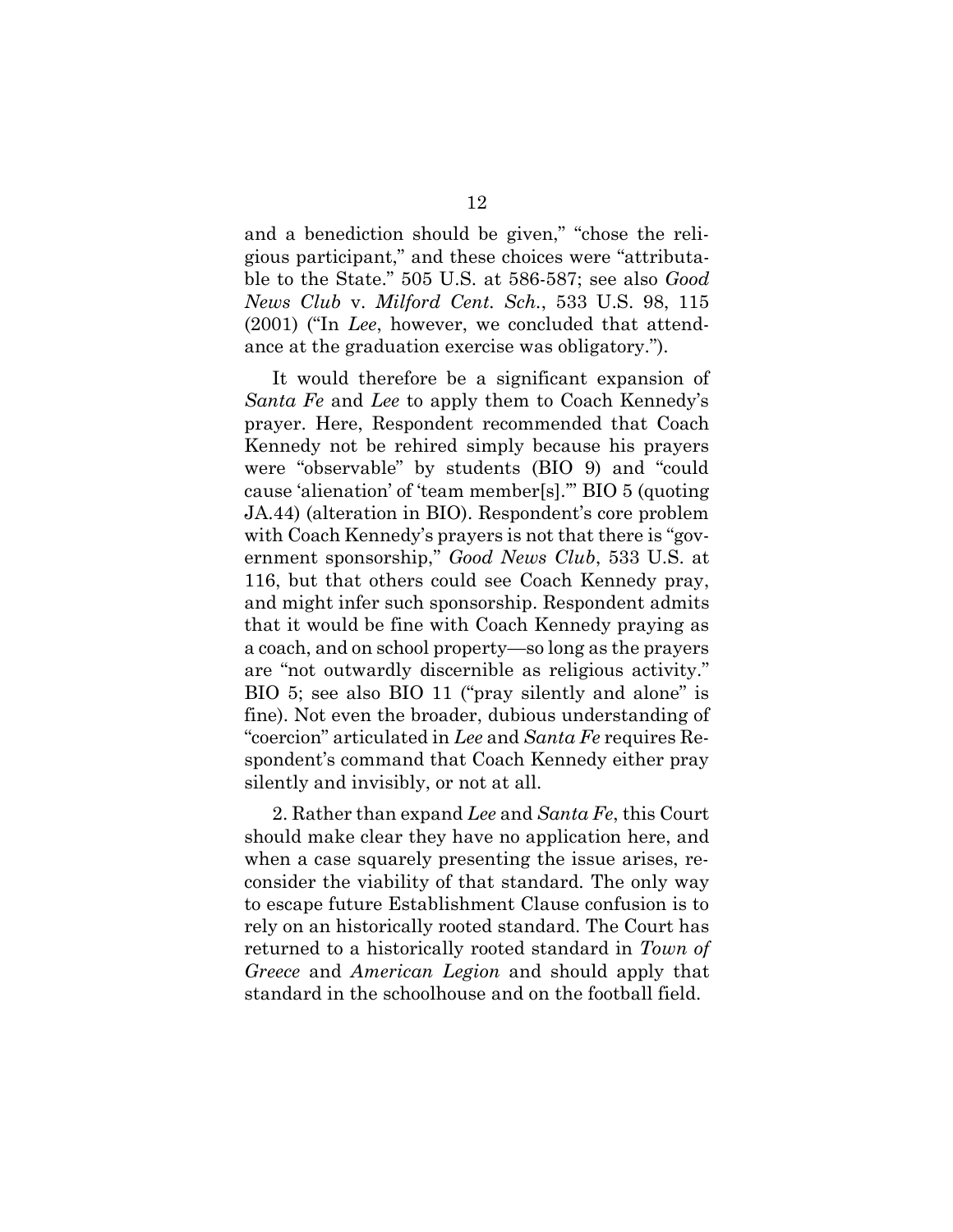The alternative is religious viewpoint discrimination, which undermines pluralism. The "aim" of the Religion Clauses is "a society in which people of all beliefs can live together harmoniously." *American Legion*, 139 S. Ct. at 2074. Public religion in American sports has a long and venerable tradition of inspiring Americans of all ages—from Sandy Koufax refusing to play America's Game on Yom Kippur, to Husain Abdullah being vindicated by the NFL after he was penalized for kneeling to pray after a touchdown,<sup>2</sup> to Father John O'Hara's famous quip that "Notre Dame football is a spiritual service."<sup>3</sup> It would be a great loss to our national traditions, not to mention the Establishment Clause's promise of pluralism, if such expressions had to be silenced anytime public school players or coaches took the field. "[N]o one should be compelled to" join in prayer together, "but it is a shame to deprive our public culture of the opportunity, and indeed the encouragement, for people to do it voluntarily." *Lee*, 505 U.S. at 646 (Scalia, J., dissenting). Voluntary, public prayer "foster[s] among religious believers of various faiths a toleration—no, an affection—for one another," a core protection against "civil dissension and civil strife." *Ibid.*

Respondent's view of coercion is unmoored from the Establishment Clause's history and our best traditions. It should be rejected.

\* \* \*

<sup>2</sup> Ken Belson, *Flag on Praying Muslim Player Was an Error, the N.F.L. Says*, N.Y. Times, Sept. 30, 2014, [https://perma.cc/BX8W-UV72.](https://perma.cc/BX8W-UV72)

<sup>3</sup> *[Official 1929 Football Review](Official%201929%20Football%20Review,%20University%20of%20Notre%20Dame)*[, University of Notre Dame,](Official%201929%20Football%20Review,%20University%20of%20Notre%20Dame) at 91, [https://bit.ly/343Q0AY.](https://bit.ly/343Q0AY)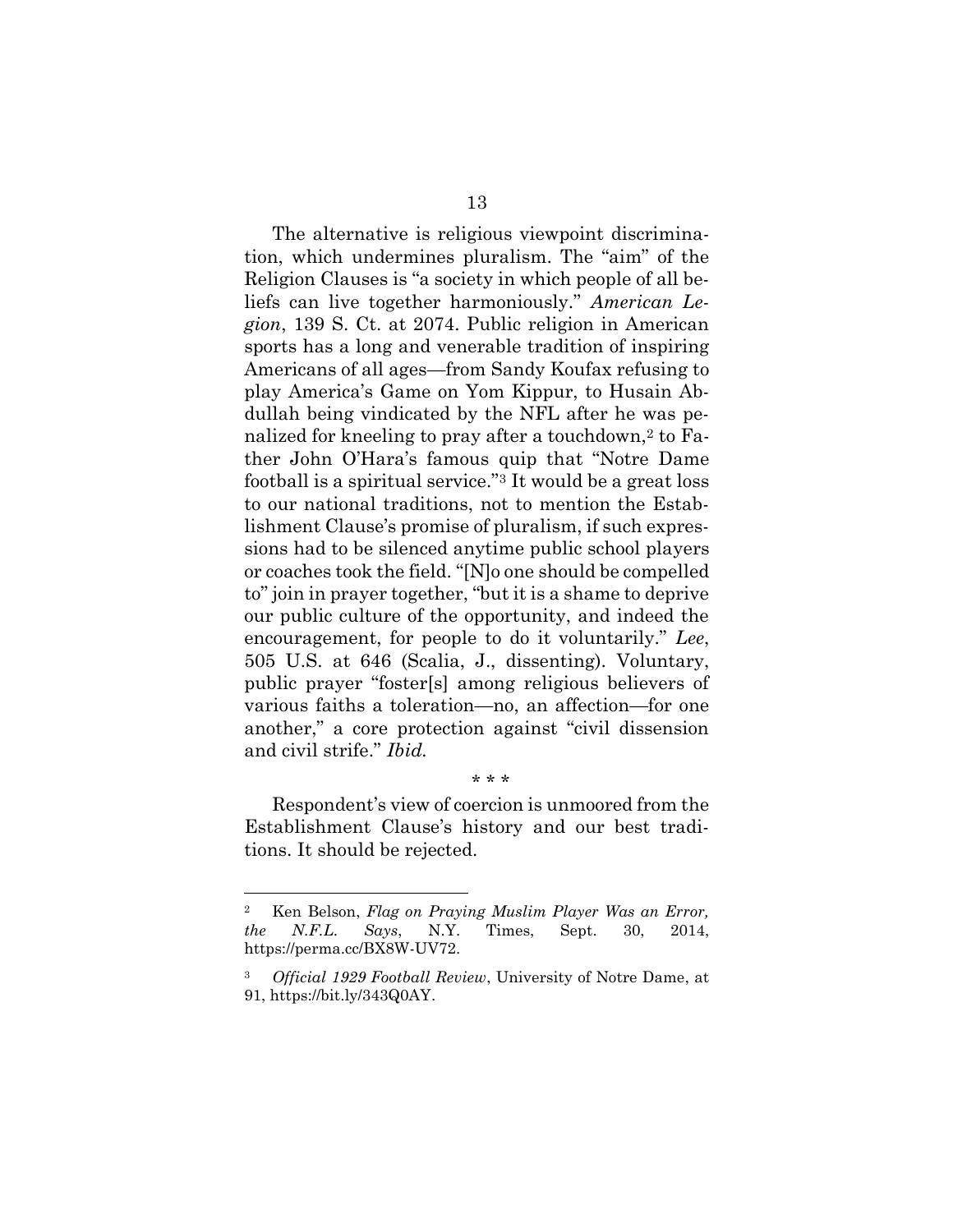# **B. Offense and endorsement standards can lead to discrimination against religious viewpoints.**

1. At its nadir, analysis based on overbroad understandings of coercion or its cousin, endorsement, treats religious expression as uniquely dangerous. As Justice Alito's statement respecting denial noted, Coach Kennedy could chat with a spectator, or make a restaurant reservation, and it would not be considered coercive, nor would the school be seen to be endorsing his choice of restaurant. Pet. App. 209-210. But if he chooses to engage in silent prayer, the school may suddenly be deemed to have violated the Establishment Clause. Taken to this extreme, the Establishment Clause runs headlong into the Free Speech and Free Exercise Clauses.

First, vague notions of endorsement or coercion can lead to censorship of religious speech. It is a "core postulate of free speech law: The government may not discriminate against speech based on the ideas or opinions it conveys." *Iancu* v. *Brunetti*, 139 S. Ct. 2294, 2299 (2019); see also *Rosenberger* v. *Rector & Visitors of Univ. of Va.*, 515 U.S. 819, 829 (1995) ("government must abstain from regulating speech when the specific motivating ideology or the opinion or perspective of the speaker is the rationale for the restriction"). Yet this is precisely what happens when notions of coercion or endorsement are construed overbroadly: religious speech is treated as uniquely dangerous. Here, Respondent only expressed "disapproval" when it "underst[ood] that Kennedy's postgame speeches to the players were prayers." BIO 4 (citing JA.269-271). If Coach Kennedy were to kneel while the team poured Gatorade over his head, the school would deem that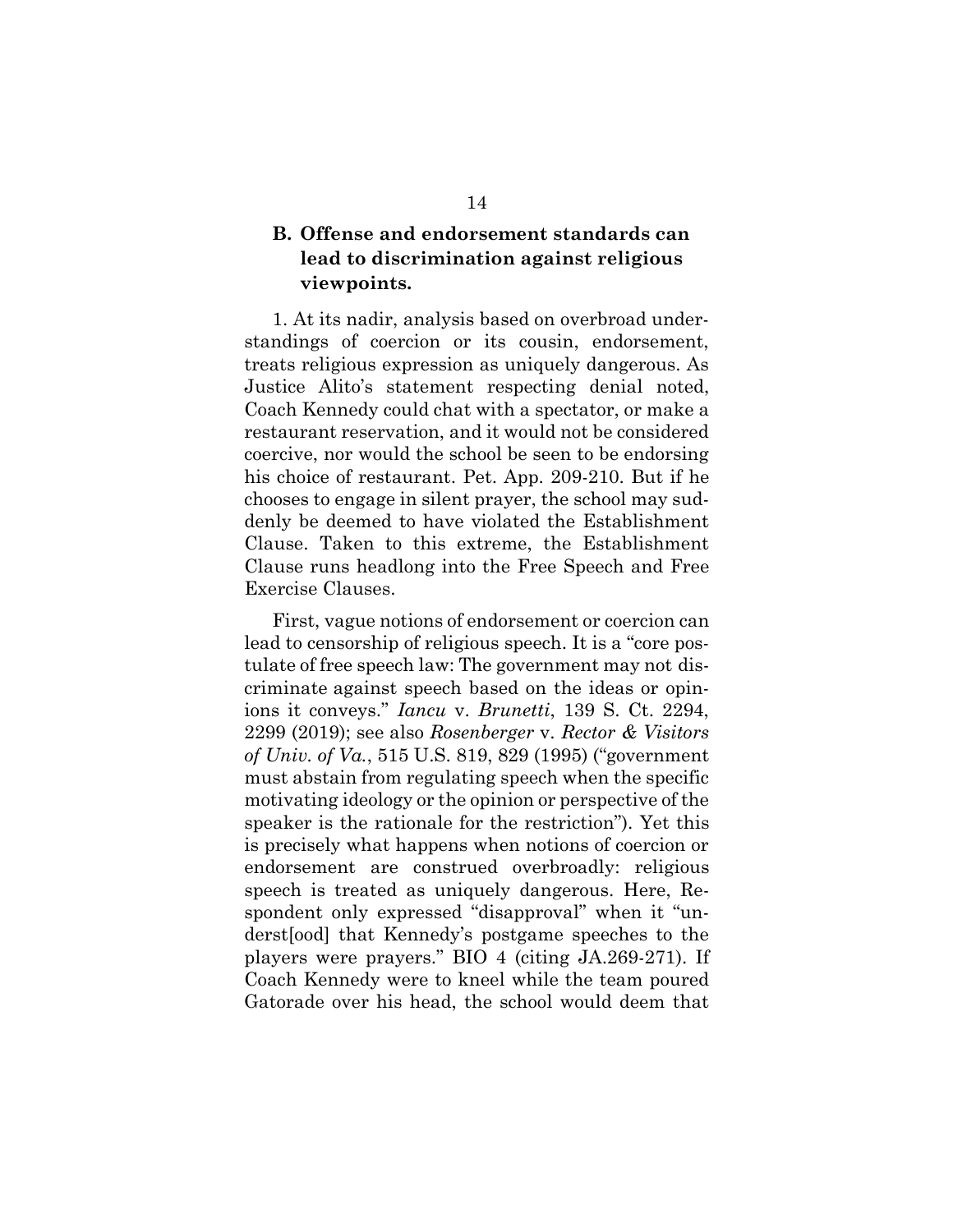activity permissible, since it expresses happiness and celebration of a victory. But if he kneels to silently thank God, it is inappropriate precisely because of the ideas it conveys: that Kennedy believes in God and believes it is right to thank God after a game.

A jurisprudence that is based upon perceptions of a speaker's message is likely to result in governmental determinations that some viewpoints are permissible ("I'm glad everyone played well and no one was injured") and other viewpoints are impermissible ("I'm thankful to God that everyone played well and no one was injured."). The point is a simple one: Whenever the government *intends* to discriminate on the basis of viewpoint, it *does* discriminate on the basis of viewpoint.

Second, such limitations on religious expression may lead to non-neutral government rules, in violation of the Free Exercise Clause. "Government fails to act neutrally when it proceeds in a manner intolerant of religious beliefs or restricts practices because of their religious nature." *Fulton* v. *City of Philadelphia,* 141 S. Ct. 1868, 1877 (2021). That is precisely the problem here: the Ninth Circuit's views of endorsement would permit the government to restrict practices because of their religious nature.

In Respondent's view, Coach Kennedy can say and do a great many things on the field after a game, but if one of those is demonstrably religious, it must be censored. Otherwise, someone might mistakenly think the school endorses it. As this Court has warned, "we cannot say the danger that children would misperceive the endorsement of religion is any greater than the danger that they would perceive a hostility toward the religious viewpoint." *Good News Club*, 533 U.S. at 118.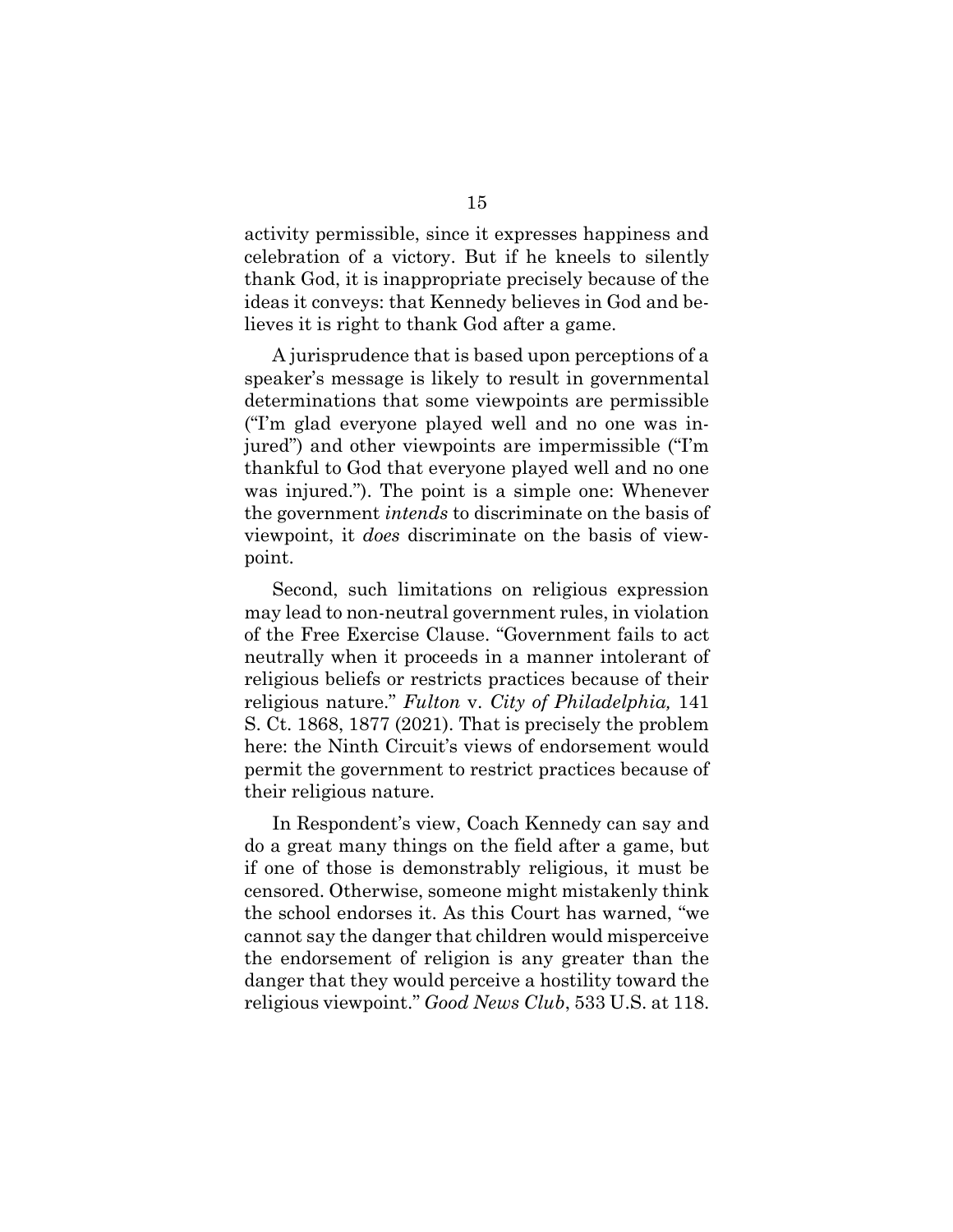The same holds true for Respondent's arguments on coercion: in its view, Coach Kennedy's prayer is constitutionally problematic because it is religious, and someone might feel pressured to join. If his action were not religious—say, observing a moment of silence to honor those lost in the pandemic—then presumably there would be no Establishment Clause problem, no matter how uncomfortable a player might feel for not joining in. Such a rule would transform the Establishment Clause into a command to penalize expression precisely "because of [its] religious nature." *Fulton,* 141 S. Ct. at 1877.

This case illustrates that danger: because of fears over endorsement or coercion, broadly construed—*i.e.*, the perceived *risk* of constitutional violations—the school committed an *actual* constitutional violation, firing an employee for an act of personal expression based on its religious viewpoint. This not only violates the Free Speech Clause but is contrary to the purpose of the Establishment Clause, which restrains governmental penalties for praying in the wrong way. Such actions are not "neutral and would not further the ideals of respect and tolerance embodied in the First Amendment." *American Legion*, 139 S. Ct. at 2090.

2. Respondent's preferred constitutional rule is especially troubling because it would exclude those whose religions require visible, outward expression. Many religions require such visible expressions: Orthodox Jews wear yarmulkes; baptized Sikhs wear turbans and maintain *kesh* (uncut hair); certain Muslims wear beards; Catholic nuns and monks wear religious habits, while laity often wear crucifixes or carry rosaries. The same is true for those who engage in out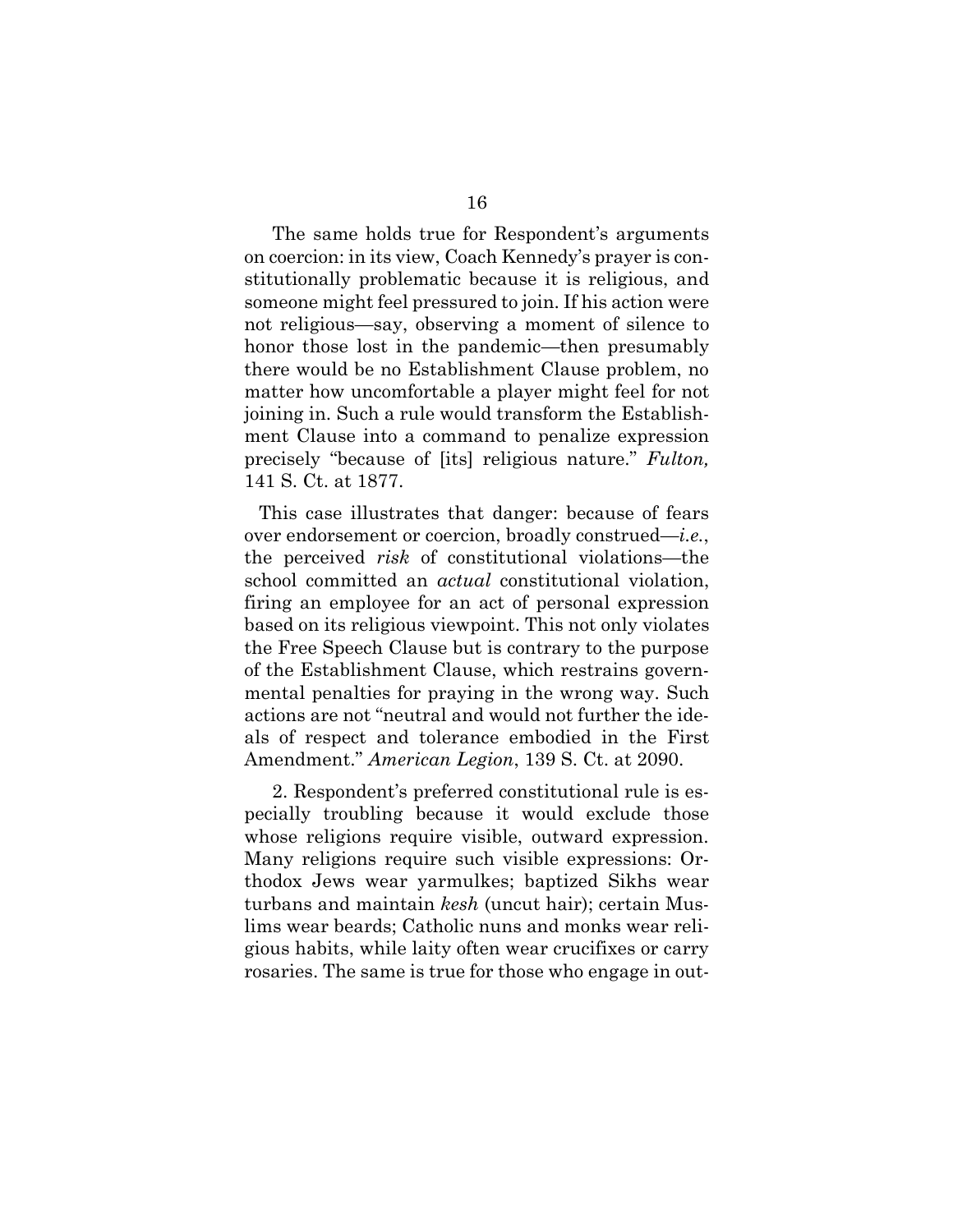ward signs of religious expression in daily life. Members of many religious groups pray visibly or audibly during the workday, often accompanied by physical acts such as ceremonially washing hands, bowing one's head, performing the *sajdah*, or making the sign of the cross. For all these groups, their routine daily observance—or even their personal appearance would put them at risk as public employees of inadvertently conveying government endorsement of their religious practices or unknowingly "coercing" co-workers. If endorsement were taken to this extreme, government employers would be forced to favor employees whose religious expressions may be more subtle, or more likely to occur outside working hours.

Finally, a rule construing "coercion" as broadly as Respondent would poses special dangers for unpopular or poorly understood religious exercises. If a student's subjective sense of discomfort—rather than some objective penalty—is sufficient to create an Establishment Clause violation, then the Establishment Clause operates as a heckler's veto on the religious exercise of public employees. A student need only feel uncomfortable, or suggest the hypothetical threat of coercion, for a teacher or coach to be fired. In such a system, religious activities which are disfavored or poorly understood may be more likely to cause discomfort, and therefore more likely to be censored. In the end, the fear of coercion of students leads to the actual coercion of teachers and staff: give up your religious practice or lose your job. Cf. Pet. App. 95-96 (O'Scannlain, J., dissenting from denial of rehearing en banc).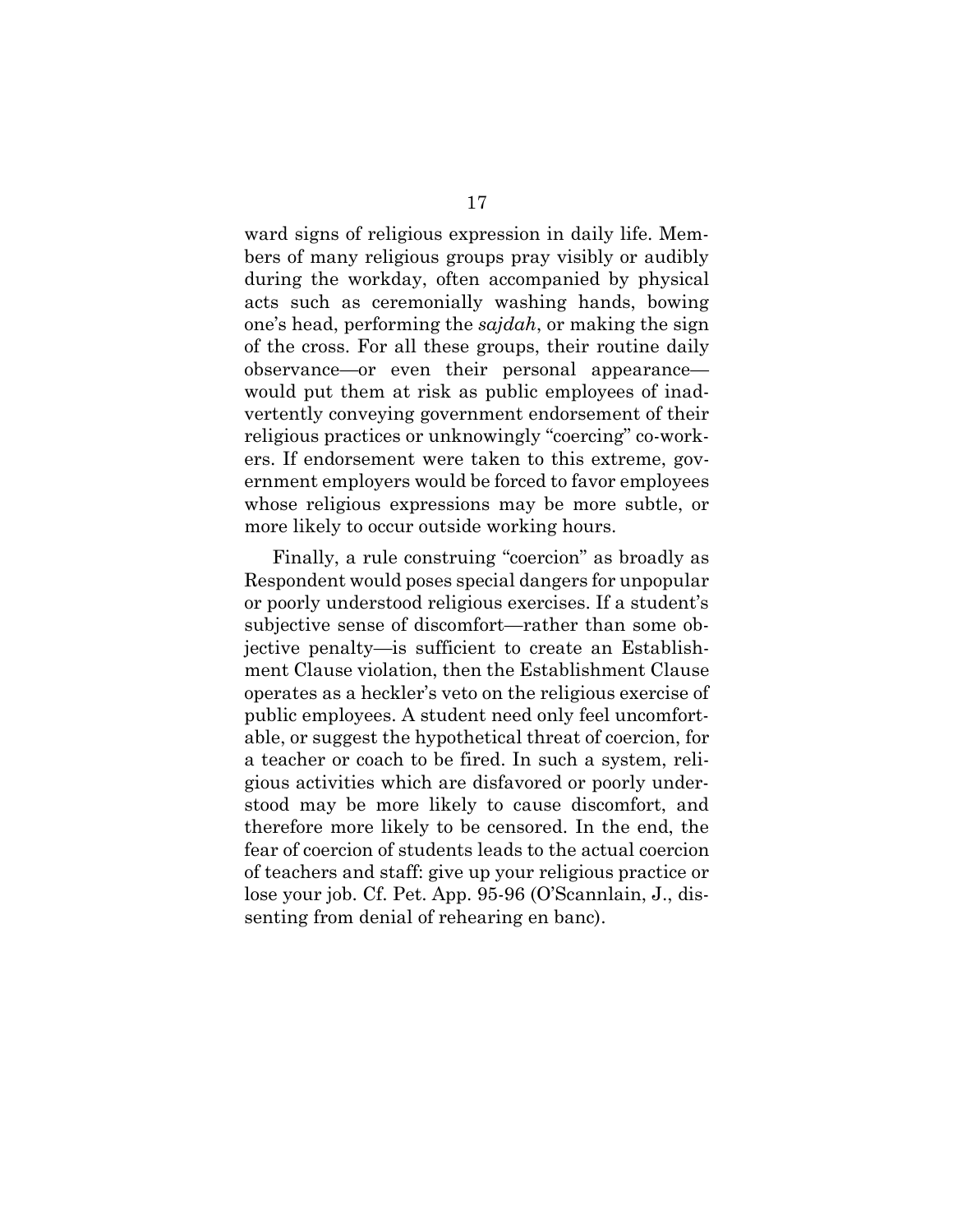## **C. The proper, historical standard would involve legal penalties or privileges not at issue here.**

Applying the proper, historical standard to the facts here, Coach Kennedy's actions do not amount to an Establishment Clause violation. Such violations occur when government "compel[s] its citizens to engage in a religious observance." *Town of Greece,* 572 U.S. at 587. But no compulsion was present here, only vague, hypothetical fears.

Those unsubstantiated fears do not amount to religious compulsion. The record bears out that these hypothetical fears and so-called psychological pressures ultimately had no effect on either student behavior or play time. Even after Coach Kennedy's decision to resume prayer after the October 16 homecoming game received extensive media coverage and an outpouring of public support, many players chose to abstain from the prayer and "were busy singing the school's fight song at the time." Pet. App. 138. At subsequent games on October 23rd and 26th, Kennedy either "prayed alone in the middle of the field while the players headed to the stands," or prayed with "other adults" and was joined by players "[o]nce the players finished their fight song" and "after he had finished his kneeling prayer." Pet. App. 139-140. In other words, few to zero students chose to join Coach Kennedy in prayer. And as with Kennedy's pre-October 2015 prayers, there is no evidence that any of the students who did not were punished.

Penalizing an atheist quarterback, or privileging a Christian kicker, would be one thing. But courts "must distinguish between real threat and mere shadow."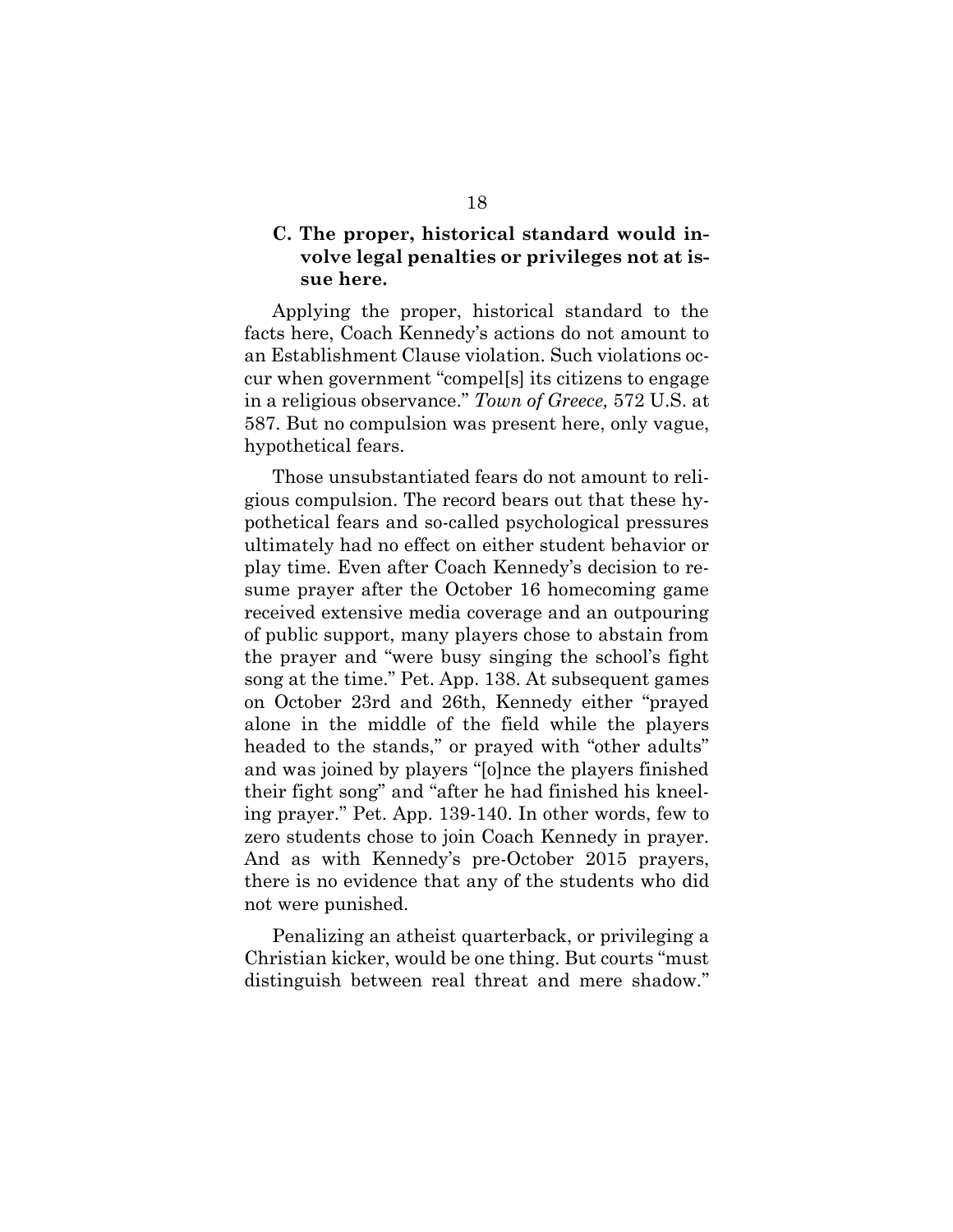*American Legion*, 139 S. Ct. at 2091 (Breyer, J., concurring) (cleaned up). Here, Coach Kennedy respected students' choice to join him in prayer, or not.

If evidence showed that students were penalized for failure to participate in an officially sanctioned religious exercise, that would accord with historical notions of religious establishment: penalizing citizens for failure to participate in the established church. But the record shows no penalties of any kind for students. The only penalty was on Coach Kennedy, who lost his job over hypothetical fears. Respondent's insistence that Coach Kennedy must refuse students the opportunity to join him in a voluntary act of devotion cuts in the other direction, unlawfully constraining those students' free exercise and showing a "callous indifference to religious" students and employees. *Zorach*, 343 U.S. at 314.

The solution is an objective, historically rooted test, one that considers coercion under the Establishment Clause to be force of law or threat of penalty. Such a test respects the role of religious expression by our citizens, in both private and public life. There is "no constitutional requirement which makes it necessary for government to be hostile to religion and to throw its weight against efforts to widen the effective scope of religious influence." *Zorach*, 343 U.S. at 314*.* To the contrary: when governments, including public schools, accommodate the voluntary religious exercise of their employees and students, they "follow[] the best of our traditions." *Ibid.* Understood in its proper historical context, the Establishment Clause raises no bar to that.